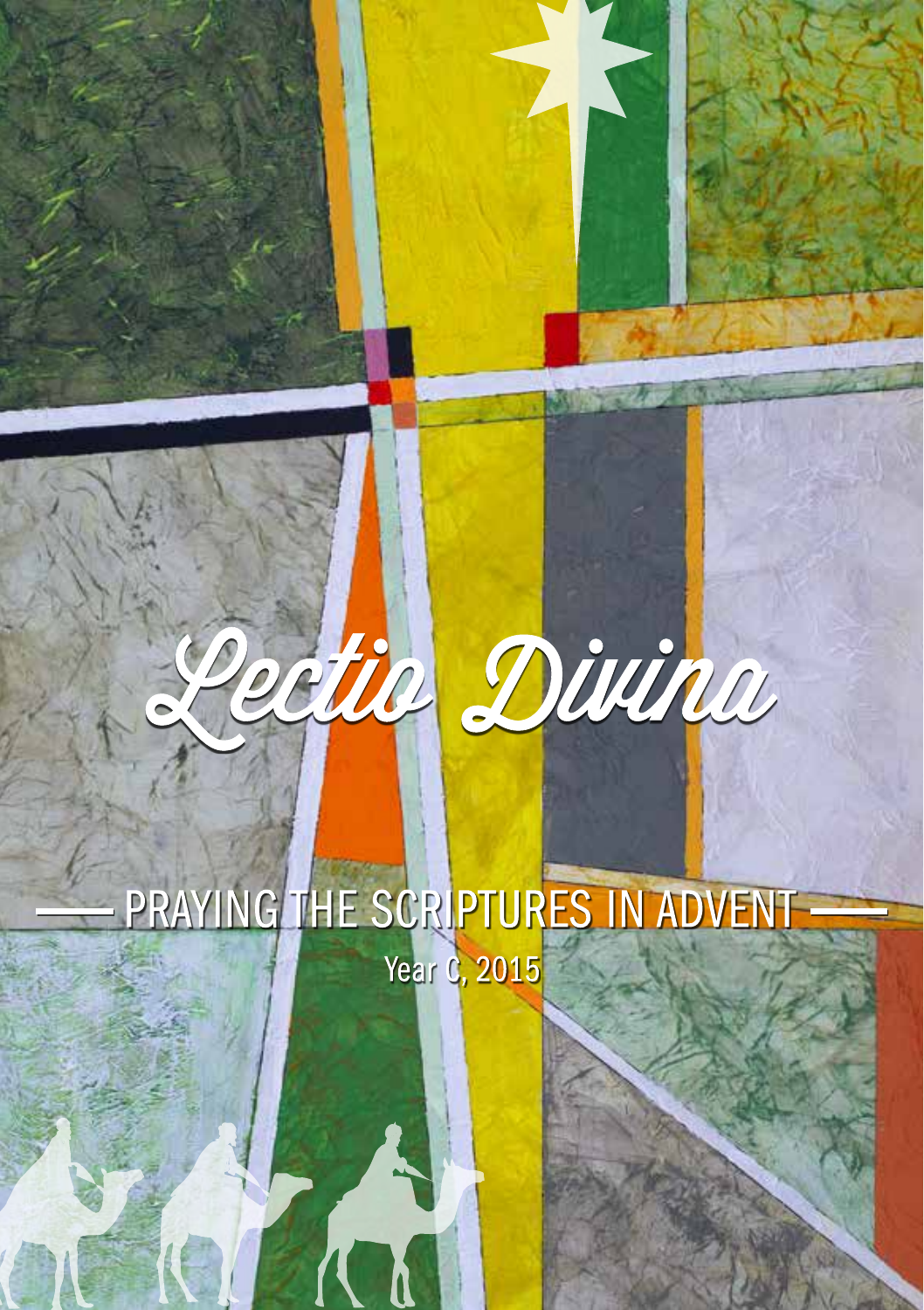*Lectio Divina***|**Praying the Scriptures in Advent**|**Year C 2015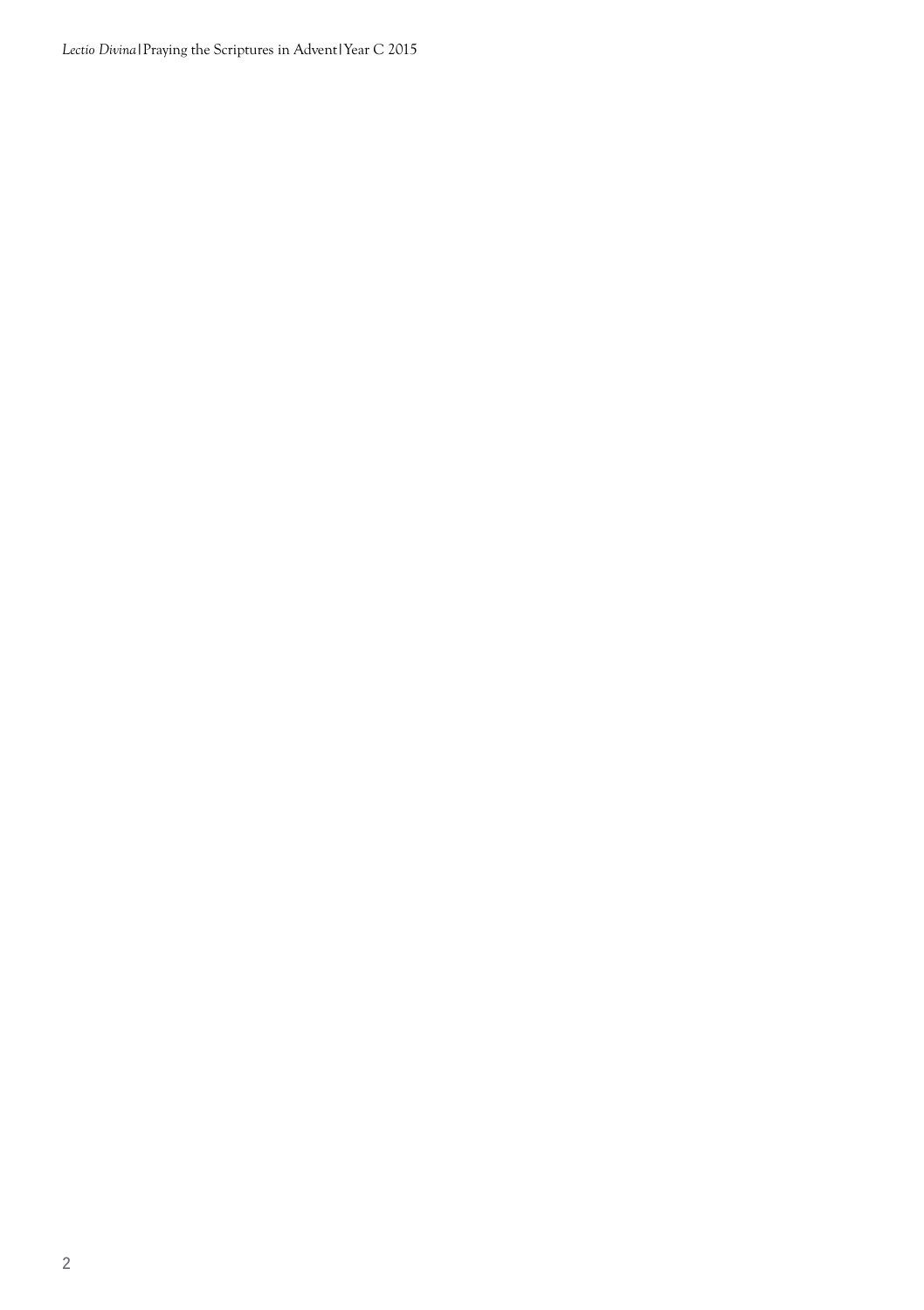## Contents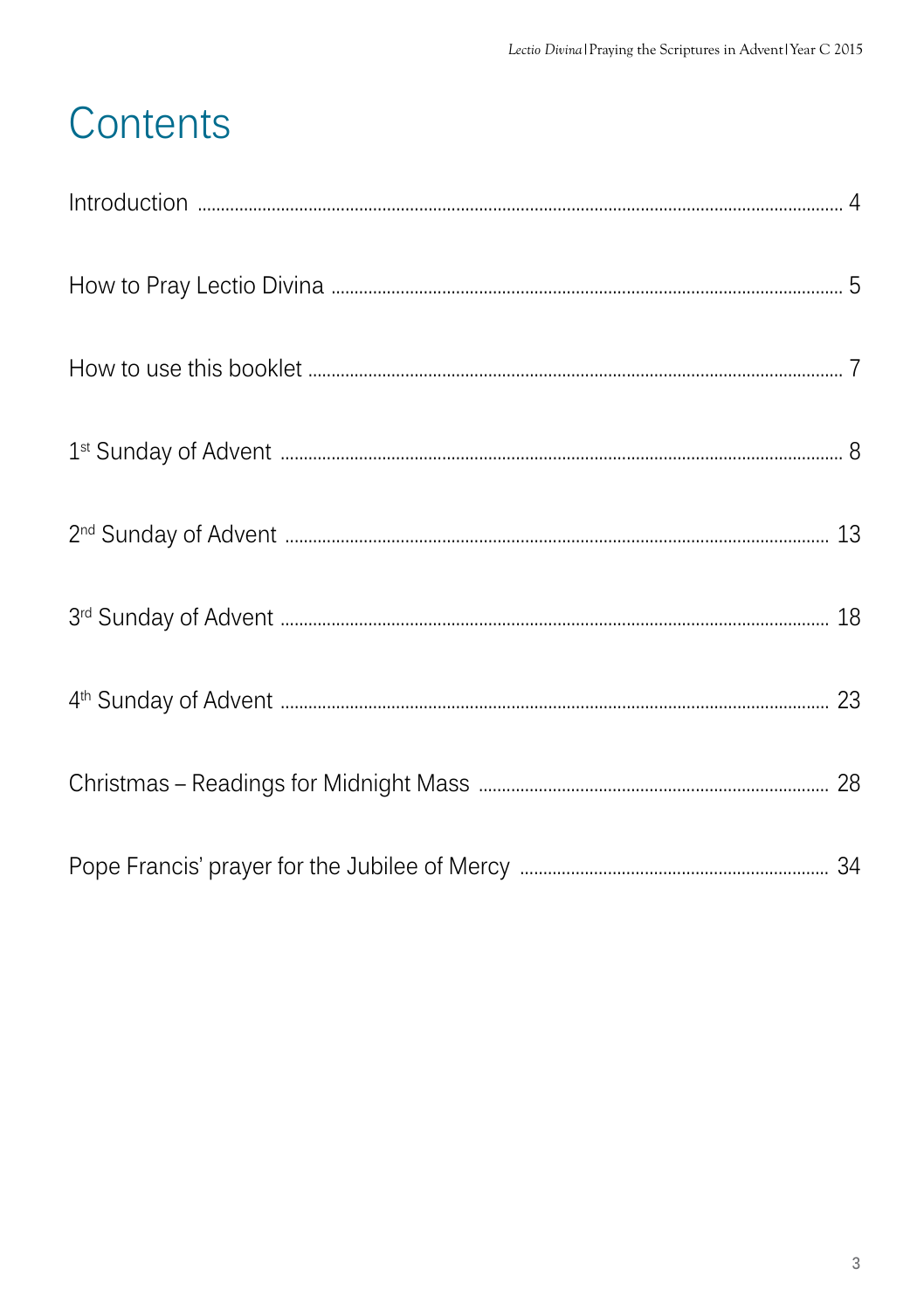## **Introduction**

nother liturgical year has ebbed away and, like it or not, a new one is upon us. Having come full circle to a new beginning, things nevertheless look somewhat familiar. When we read the **A**



ancient Scripture texts assigned for yet another Advent, we might well wonder if there is anything new under the sun. We've heard the texts before; we know the hymns by heart. We've met all the characters of this season and can anticipate what John the Baptiser, Paul, Luke, Jeremiah, Isaiah and the other prophets are going to say even before their words are proclaimed in our midst. But this time we are given a new focus by Pope Francis, a Jubilee Year of Mercy. A challenge for us – how do we imagine God's mercy inviting us to a fresh look at our Advent Scriptures?

As we make our way from the church to shopping malls, to work and to play, we quickly realise that we have become veterans of this season. It will be much of the same! We'll make the lists and do the shopping; we'll wrap the presents and decorate the tree. We'll write the cards and cook the Christmas puddings. We'll attend the Carols and parties and, when the Christmas story is read, we'll mouth the words that have become so indelibly engraved upon our memories, "the Word became flesh and made his dwelling among us, and we have seen his glory: the glory of an only Son coming from the Father, filled with enduring love."

In that moment, and by God's grace and mercy, the words we have spoken and heard for decades will challenge us to put aside what may have become routine and awaken us to the ever startling and fresh newness of God, present and alive among us!

The difference between the passing of yet another year, like so many other years, and the promise of a new day dawning is Jesus Christ, the One who reveals the mystery of God's merciful love. From the moment the incarnate word became flesh and blood, the course of human history was forever altered. God's gift of Jesus has communicated new meaning and new direction to every individual human story. History, because of God's word to us in Jesus, is no longer a cyclic repetition of similar events but a linear movement with a beginning, a purpose and a goal, all of which originates and are subsumed in God.

Each Advent signals a return to the beginning but it is always a new beginning. Our neighbourhoods of grace start all over again each Advent. In the midst of a world where God is seldom felt, we yearn to experience God of mercy again, *as if for the first time*.

As we read and listen to our ancestors in the faith, we trust that memory and hope will come alive; this trust is not misplaced because the word, as it is proclaimed, is a living entity, speaking a *new* message, in a *new* manner, in a *new* year, to a people who long to be new again. Each Sunday of Advent (as well as each Sunday of the year) the Word calls the gathered assembly to reach beyond our routine and move from cyclical rehearsal to personal breakthrough.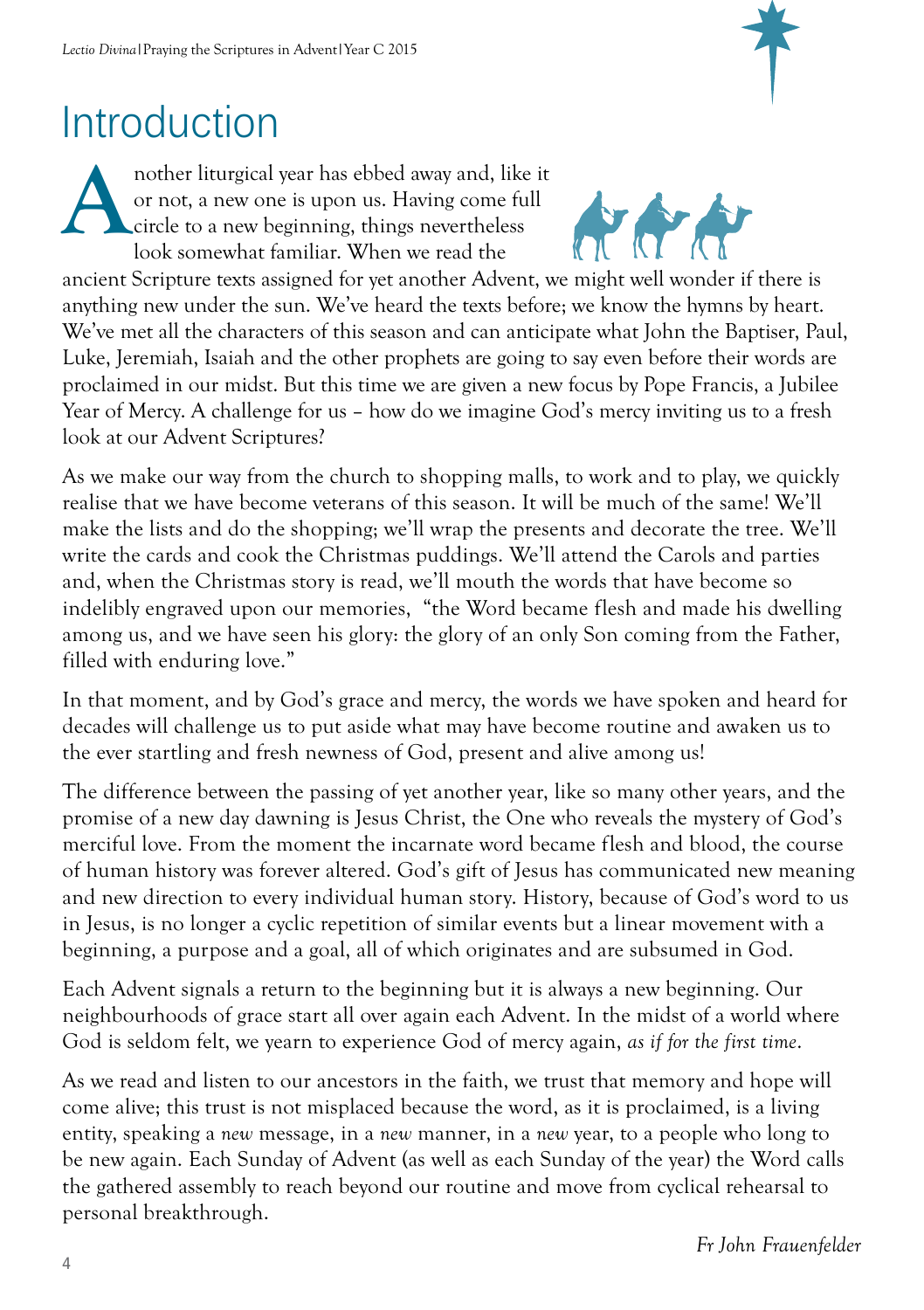## How to Pray Lectio Divina

A reading and reflection on the Scriptures which leads to prayer and transformation of life.

#### Reading – getting to know the text (senses)

The first step is to come to know the text in its entirety. We look at it as a whole, embracing all the elements of it. What is the inspired human author trying to tell us in the text? This reading is the beginning of a process that leads to meditation, prayer and the transformation of life.

- Take in all the elements of the text.
- Be aware of context, related texts, quotes.
- Who are key characters; what are key words?
- Apply all that you know about the text.
- Don't choose any one thing to work with at this stage.

#### Meditation – engaging with the text, making it your own (reason)

Here we begin to reflect on the text. We approach the text not from its literal meaning, but from a theological point of view. What does it say about the God who speaks to me, and how I am to respond to that God? The text here acts like a mirror; it reveals to us our own faith journey and what we need to do to live it better.

What does the text tell me:

- about the God who speaks?
- about responding to that God?
- about my faith life?
- about what I need to do to transform my faith life?

#### Prayer – let prayer emerge from your working with the text (will)

Our prayer here arises out of meditation. We are humbled and have become aware of our need for God to help us. We pray for the grace to put into practice our insight into what we need to do to live our faith life more fully

- Our prayer stems from our reading / meditation.
- Meditation humbles us, so we turn to God in our need.
- We seek the grace we need to do what we must to transform our life.
- We acknowledge that alone we can do nothing.
- "I can do all things in him who strengthens me." (cf. Philippians 4:13)

#### Action – throughout the day

To help us throughout the day to focus on our particular insight we now choose a word, phrase or sentence. By repeating it during the day we are reminded of what we need to do, and remember that God gives to us the help that we need to do it. The goal of *lectio divina* is transformation of life, so this continuing repetition is like a leaven that brings about the transformation.

- Now choose a word, phrase, sentence.
- Bring it to mind frequently during the day.
- Let it recapture the experience of your *lectio.*
- Use it especially in situations relating to your *lectio insight.*
- "Daily and hourly till the soil of the heart with the Gospel plough." (St John Cassian)

Shared *lectio* involves hearing the word together, sharing one's initial insights into the text, and then, after a private time for meditation, sharing something of those deeper reflections. After a time of prayer, the text chosen for daily reflection may also be shared.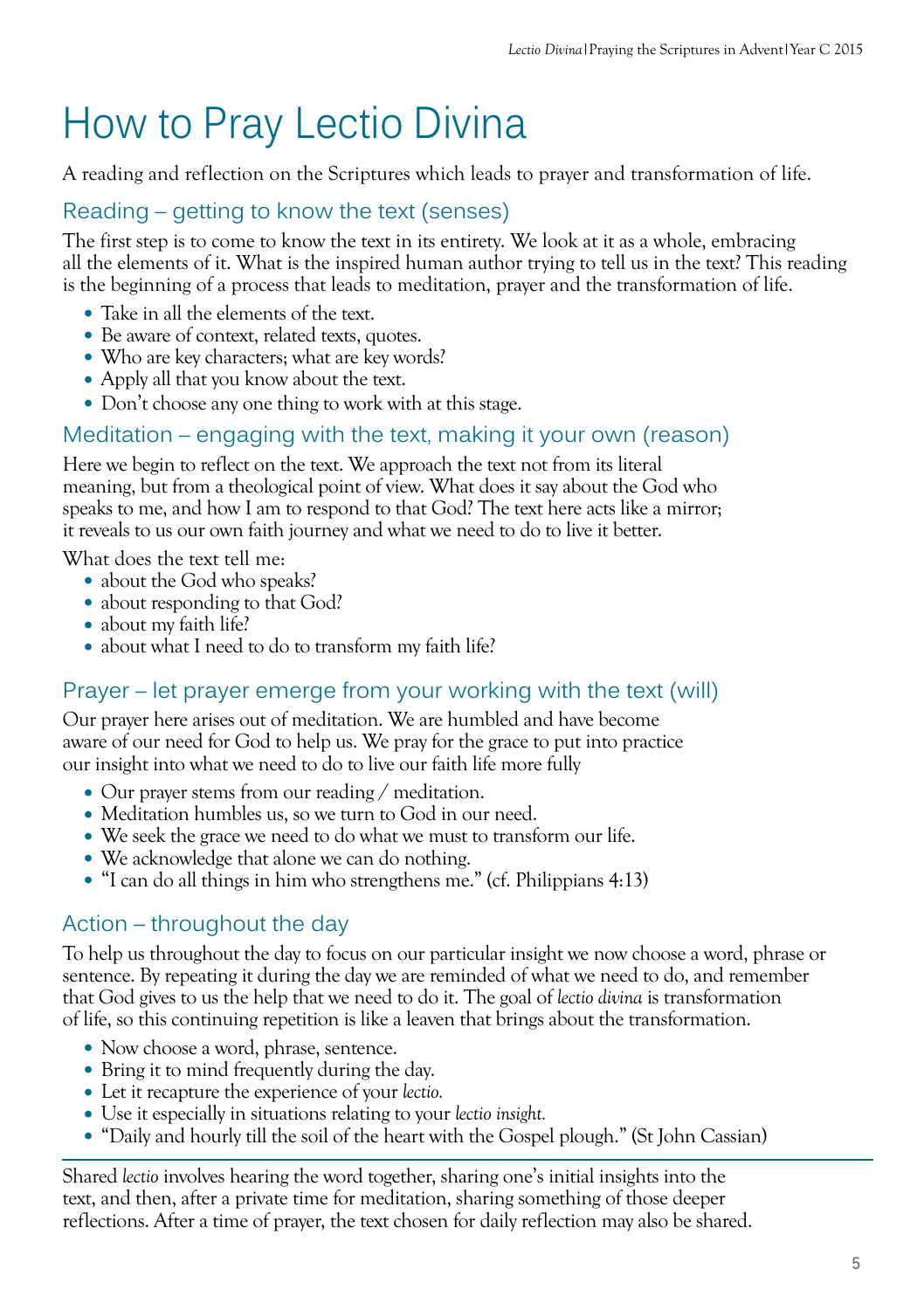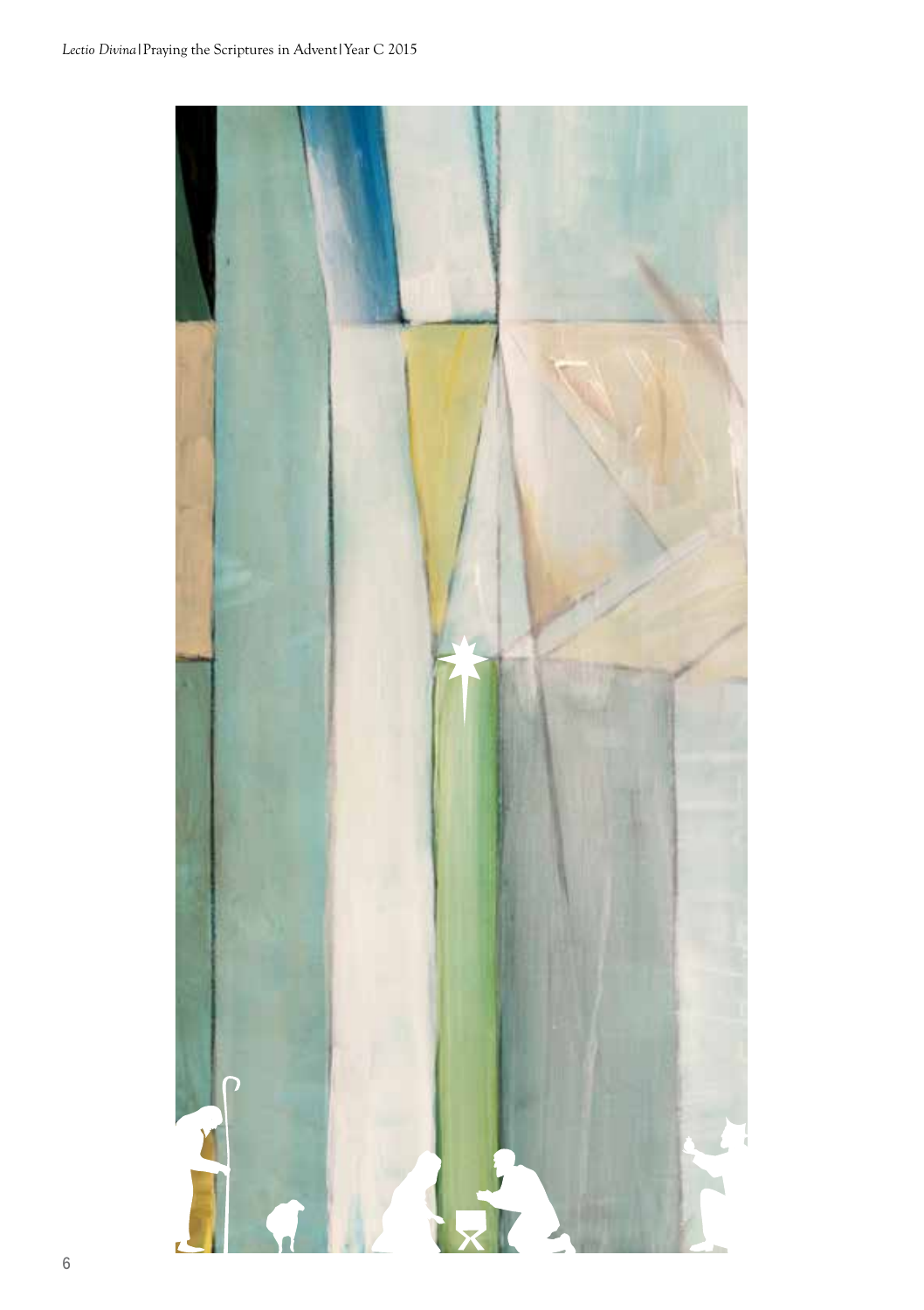## How to use this Booklet

his booklet invites you to prayerfully and meditatively reflect on the Sunday readings during Advent and select readings from Christmas. **T**

To find out more about *lectio divina* and accessing this resource via mobile devices, please visit www.dbb.org.au

Throughout this booklet, quotes are included from the official proclamation of the Jubilee Year of Mercy, *Misericordiae Vultus* ('The Face of Mercy'). These are offered to promote further reflection as we begin our journey in this Holy Year.

This booklet is an instrument that can be used in a variety of ways. Please use it in whatever way suits you best, either individually or within a group context.

#### *Reflections on this Year of Mercy*

1. Jesus Christ is the face of the Father's mercy. These words might well sum up the mystery of the Christian faith. Mercy has become living and visible in Jesus of Nazareth, reaching its culmination in him. The Father, "rich in mercy" (Eph 2:4), after having revealed his name to Moses as "a God merciful and gracious, slow to anger, and abounding in steadfast love and faithfulness" (Ex 34:6), has never ceased to show, in various ways throughout history, his divine nature. In the "fullness of time" (Gal 4:4), when everything had been arranged according to his plan of salvation, he sent his only Son into the world, born of the Virgin Mary, to reveal his love for us in a definitive way. Whoever sees Jesus sees the Father (cf. Jn 14:9). Jesus of Nazareth, by his words, his actions, and his entire person reveals the mercy of God.

2. We need constantly to contemplate the mystery of mercy. It is a wellspring of joy, serenity, and peace. Our salvation depends on it. Mercy: the word reveals the very mystery of the Most Holy Trinity. Mercy: the ultimate and supreme act by which God comes to meet us. Mercy: the fundamental law that dwells in the heart of every person who looks sincerely into the eyes of his brothers and sisters on the path of life. Mercy: the bridge that connects God and man, opening our hearts to the hope of being loved forever despite our sinfulness.

3. At times we are called to gaze even more attentively on mercy so that we may become a more effective sign of the Father's action in our lives…

*Misericordiae Vultus, ('The Face of Mercy') 11 April 2015*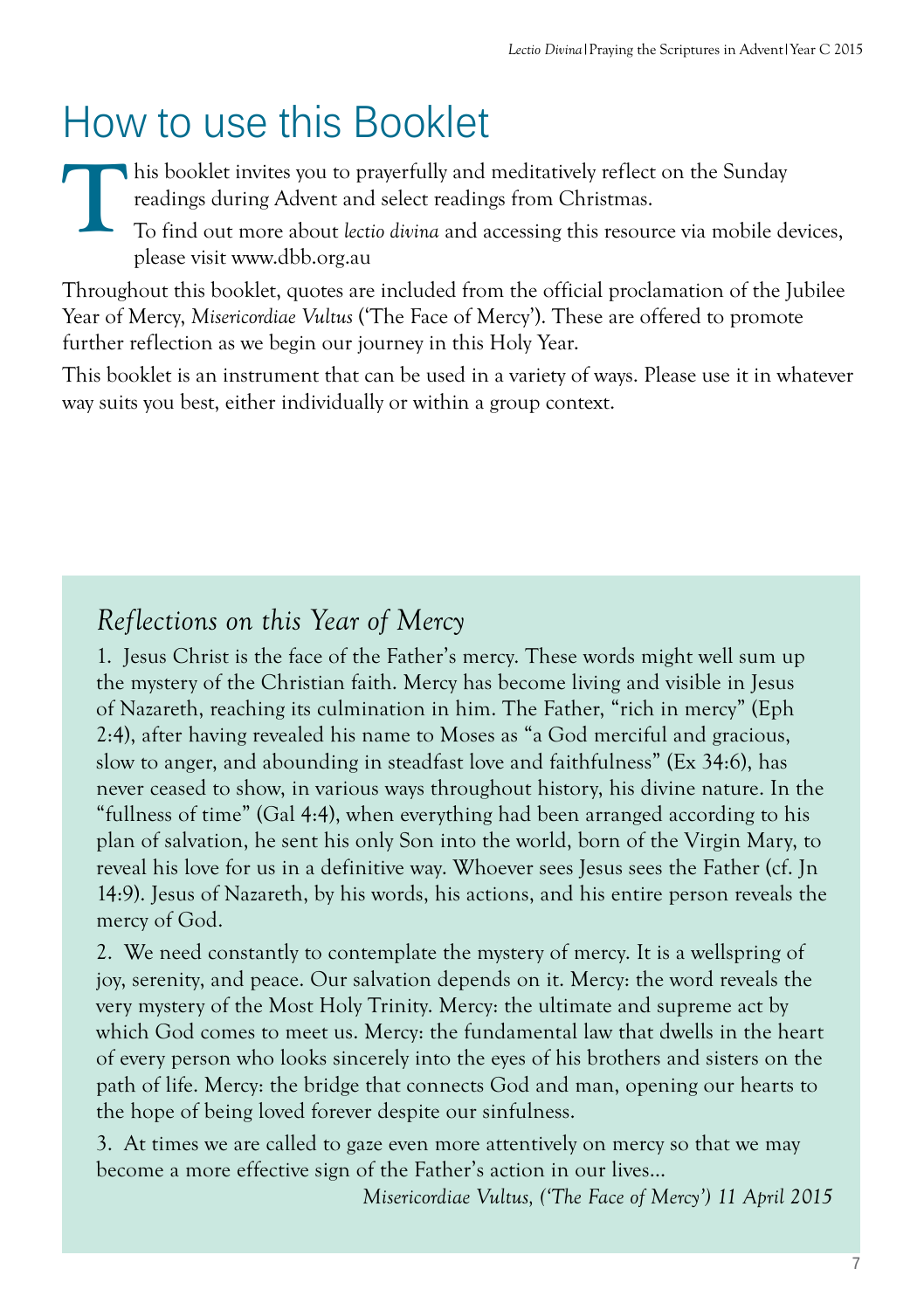## THE HABIT OF

auer

 $\overline{\mathcal{A}}$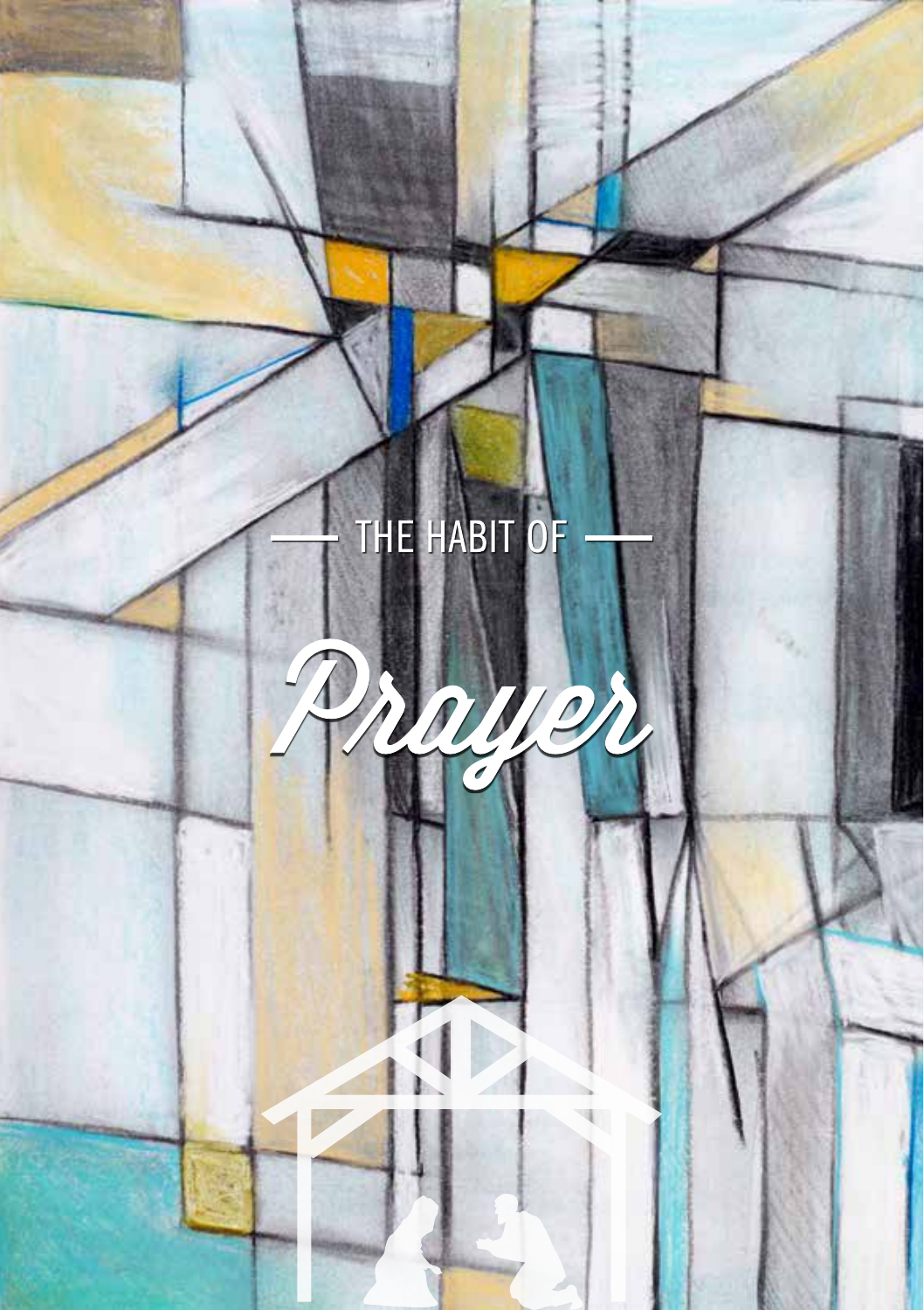## 1st Sunday of Advent

#### Jeremiah 33:14-16

*The days are surely coming, says the LORD, when I will fulfil the promise I made to the house of Israel and the house of Judah. In those days and at that time I will cause a righteous Branch to spring up for David; and he shall execute justice and righteousness in the land. In those days Judah will be saved and Jerusalem will live in safety. And this is the name by which it will be called: "The LORD is our righteousness."* 

#### 1 Thessalonians 3:12 – 4:2

*And may the Lord make you increase and abound in love for one another and for all, just as we abound in love for you. And may he so strengthen your hearts in holiness that you may be blameless before our God and Father at the coming of our Lord Jesus with all his saints.* 

*Finally, brothers and sisters, we ask and urge you in the Lord Jesus that, as you learned from us how you ought to live and to please God (as, in fact, you are doing), you should do so more and more. For you know what instructions we gave you through the Lord Jesus.* 

#### Luke 21:25-28, 34-36

*"There will be signs in the sun, the moon, and the stars, and on the earth distress among nations confused by the roaring of the sea and the waves. People will faint from fear and foreboding of what is coming upon the world, for the powers of the heavens will be shaken. Then they will see 'the Son of Man coming in a cloud' with power and great glory. Now when these things begin to take place, stand up and raise your heads, because your redemption is drawing near."* 

 *"Be on guard so that your hearts are not weighed down with dissipation and drunkenness and the worries of this life, and that day catch you unexpectedly, like a trap. For it will come upon all who live on the face of the whole earth. Be alert at all times, praying that you may have the strength to escape all these things that will take place, and to stand before the Son of Man."*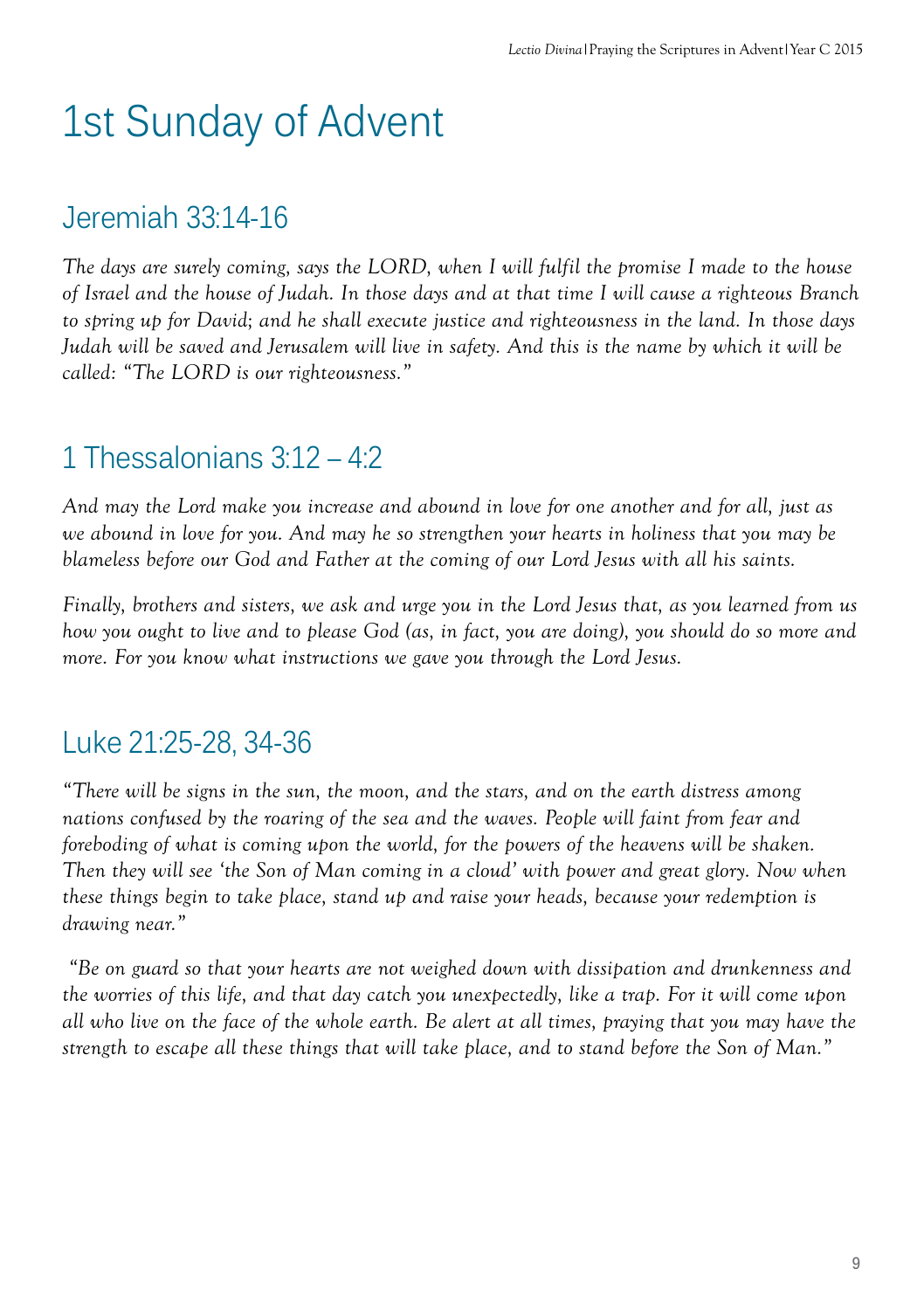#### Reflection

As we prepare for the great miracle of Christmas, in the busy-ness of our lives, Pope Francis invites us to reflect on the Mercy of God at work in the lives of those we see in the Sacred Scriptures and be open to allowing this God to encounter us with the gift of mercy. Amidst the mad whirl of parties, shopping, sending out cards, planning meals and holidays, do we take time to engage with our God and open our hearts to God's Mercy manifested in God's Son, Jesus the Christ. Do we recognise that at Christmas we celebrate that greatest of grace filled moments, when our God became one like us, took on our humanity, so that we may share in God's divinity, so that we may call God, Abba, Father?

As we prepare for Christmas we look to the past, to the Mercy of God at work in salvation history, through to the present; how the Mercy of God is at work now in our daily lives, and to the future, how, with God's Mercy, all people will come to know and praise God.

In our first reading we reflect on the past, happenings which took place over 2,500 years ago. We reflect on what the prophet Jeremiah told the people of God over 500 years before Jesus was born. Jeremiah writes that God "will cause a righteous Branch to spring up for David; and he shall execute justice and righteousness." We know that Jesus is that righteous Branch. We know that through the Grace of God, Jesus took on our humanity and preached a message of justice and righteousness in all lands, a message of peace for all, in all times.

In our second reading we reflect on the present, how we are to live today. St Paul tells the Thessalonians, and us, to live as lovers of God and of each other. Grace is a five lettered word for love. Love is a four lettered word for God. God is love, pure love. Through the Grace of God we receive God's love and are asked to love God and to love each other. God so loved the world that God gave us God's only Son, Jesus, who is the reason for the season.

In the Gospel we reflect on the future. Jesus, the Son of God, the Christ, the Messiah, speaks of the end of time when we will see "the Son of Man coming in a cloud with power and glory". Through the Grace of God, Jesus the Christ, the Son of Man, has dominion over all things including death. Through the Grace of God, the Word of God, Jesus the Son of Man, "will not pass away". Jesus tells us to be on our guard, to be alert and to pray that we "have the strength...to stand before the Son of Man".

What an amazing panorama is painted in the Scriptures of the end times - the Son of Man coming on a cloud in glory, we standing before the Son of Man and witnessing the passing of dominion over all things to the Father. What an incredible moment this will be when we experience the mercy and compassion of this God in whom we have lived and moved and had our being!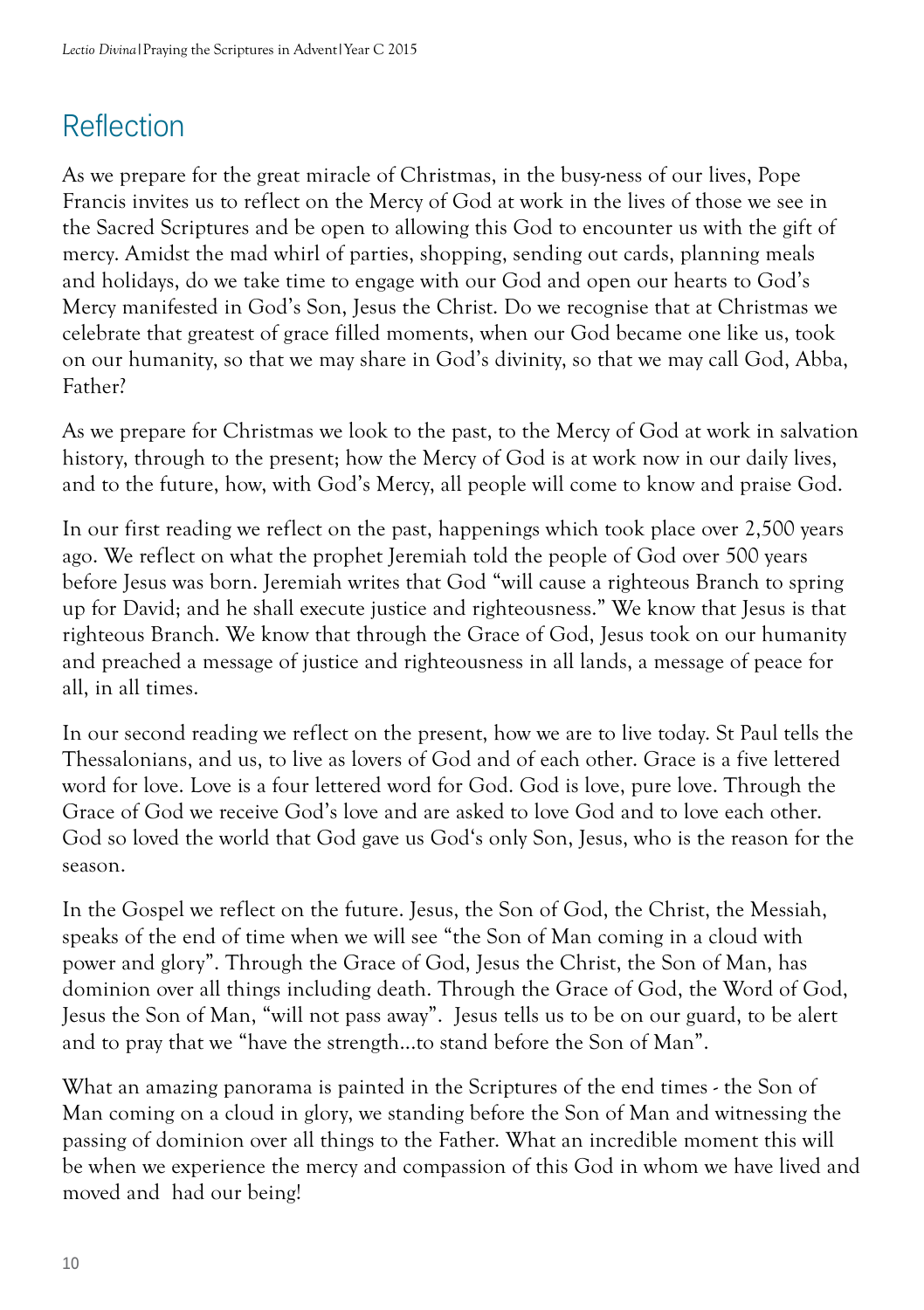Let us pray that through God's mercy we may live as lovers of God and of all of God's people. Let us pray that in the busy-ness of this season, we take time to recognise the Mercy of God in our lives.

#### Jubilee Year of Mercy Questions **First Sunday of Advent – The Habit of Prayer**

**Key Passage:** *"Be alert at all times, praying that you may have the strength to escape all these things that will take place, and to stand before the Son of Man"* (Luke 21:36)

- **• What have been the strengths of your prayer life?**
- **• What habit of prayer could you strengthen during this Advent season?**
- **• How has the habit of regular prayer helped you with the challenges you face daily?**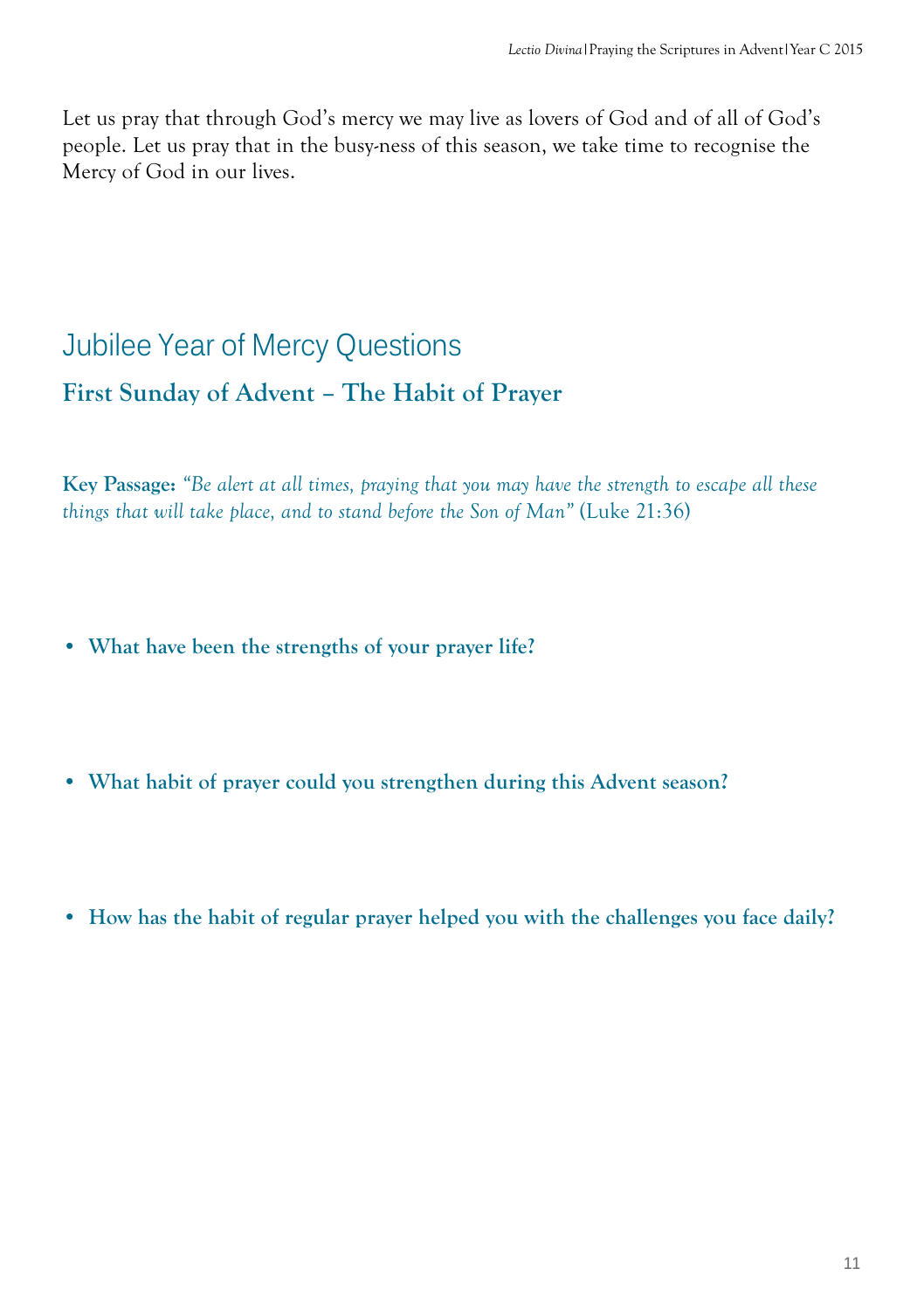#### *Further reflections on this Year of Mercy*

4. I have chosen the date of 8 December because of its rich meaning in the recent history of the Church. In fact, I will open the Holy Door on the fiftieth anniversary of the closing of the Second Vatican Ecumenical Council. The Church feels a great need to keep this event alive. With the Council, the Church entered a new phase of her history. The Council Fathers strongly perceived, as a true breath of the Holy Spirit, a need to talk about God to men and women of their time in a more accessible way. The walls which for too long had made the Church a kind of fortress were torn down and the time had come to proclaim the Gospel in a new way. It was a new phase of the same evangelization that had existed from the beginning. It was a fresh undertaking for all Christians to bear witness to their faith with greater enthusiasm and conviction. The Church sensed a responsibility to be a living sign of the Father's love in the world.

We recall the poignant words of Saint John XXIII when, opening the Council, he indicated the path to follow: "Now the Bride of Christ wishes to use the medicine of mercy rather than taking up arms of severity… The Catholic Church, as she holds high the torch of Catholic truth at this Ecumenical Council, wants to show herself a loving mother to all; patient, kind, moved by compassion and goodness toward her separated children". Blessed Paul VI spoke in a similar vein at the closing of the Council: "We prefer to point out how charity has been the principal religious feature of this Council… the old story of the Good Samaritan has been the model of the spirituality of the Council… a wave of affection and admiration flowed from the Council over the modern world of humanity. Errors were condemned, indeed, because charity demanded this no less than did truth, but for individuals themselves there was only admonition, respect and love. Instead of depressing diagnoses, encouraging remedies; instead of direful predictions, messages of trust issued from the Council to the present-day world. The modern world's values were not only respected but honoured, its efforts approved, its aspirations purified and blessed… Another point we must stress is this: all this rich teaching is channelled in one direction, the service of mankind, of every condition, in every weakness and need".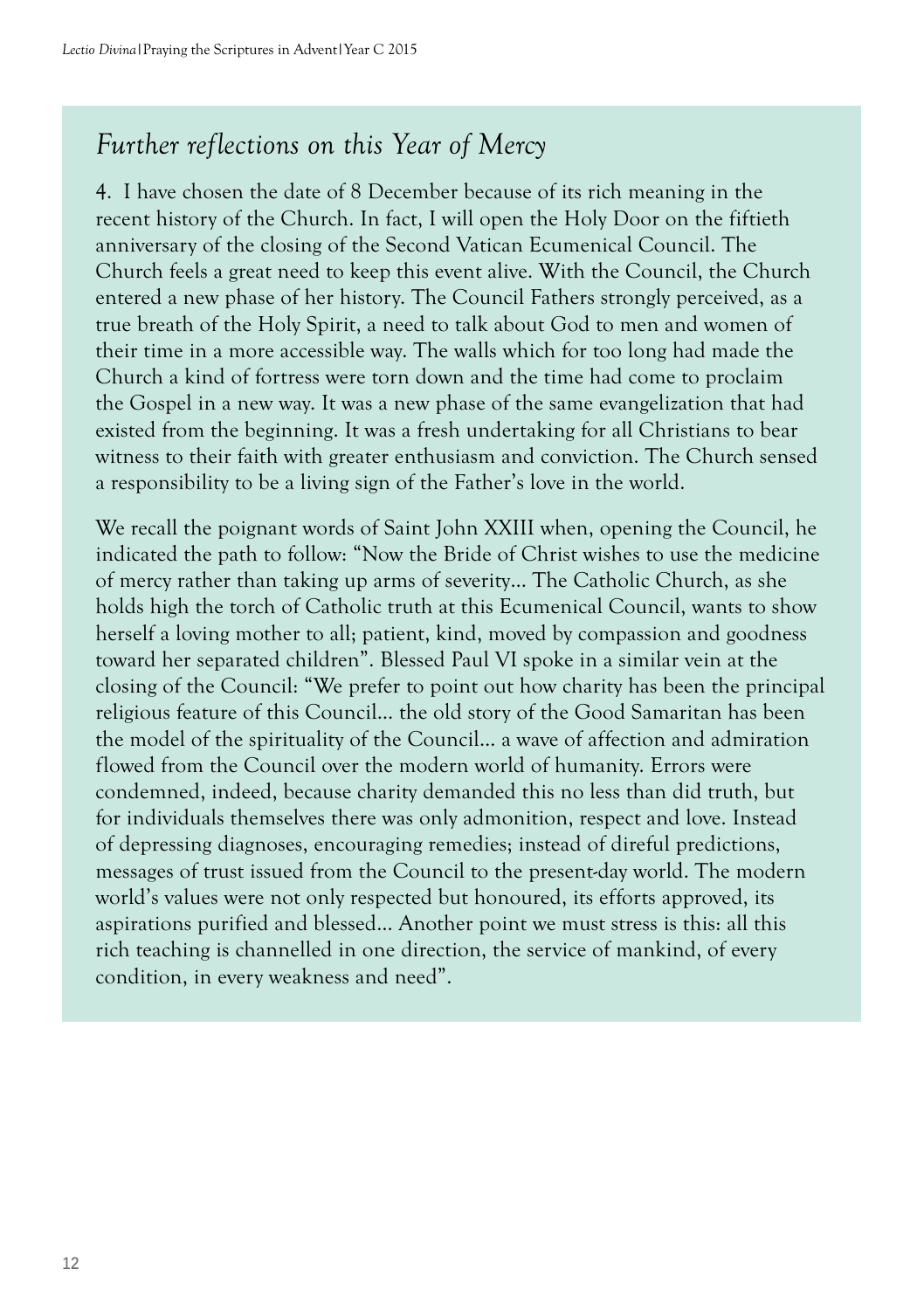## PRAYER OF

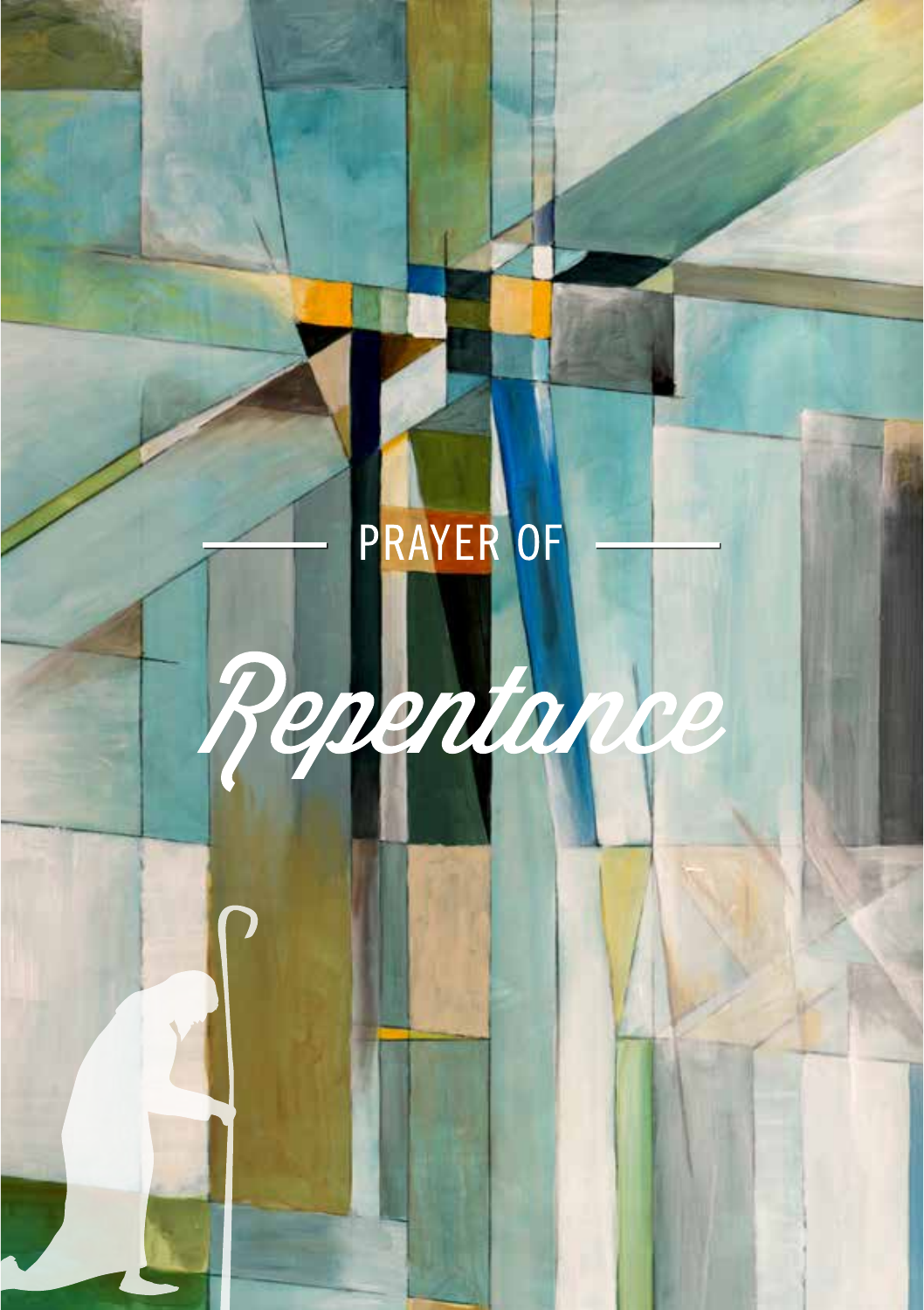## 2nd Sunday of Advent

#### Baruch 5:1-9

*Take off the garment of your sorrow and affliction, O Jerusalem, and put on for ever the beauty of the glory from God. Put on the robe of the righteousness that comes from God; put on your head the diadem of the glory of the Everlasting; for God will show your splendour everywhere under heaven. For God will give you evermore the name, 'Righteous Peace, Godly Glory'. Arise, O Jerusalem, stand upon the height; look towards the east, and see your children gathered from west and east at the word of the Holy One, rejoicing that God has remembered them. For they went out from you on foot, led away by their enemies; but God will bring them back to you, carried in glory, as on a royal throne. For God has ordered that every high mountain and the everlasting hills be made low and the valleys filled up, to make level ground, so that Israel may walk safely in the glory of God. The woods and every fragrant tree have shaded Israel at God's command. For God will lead Israel with joy, in the light of his glory, with the mercy and righteousness that come from him.* 

#### Philippians 1:4-6, 8-11

*I thank my God every time I remember you, constantly praying with joy in every one of my prayers for all of you, because of your sharing in the gospel from the first day until now. I am confident of this, that the one who began a good work among you will bring it to completion by the day of Jesus Christ.* 

*For God is my witness, how I long for all of you with the compassion of Christ Jesus.* 

*And this is my prayer, that your love may overflow more and more with knowledge and full insight to help you to determine what is best, so that in the day of Christ you may be pure and*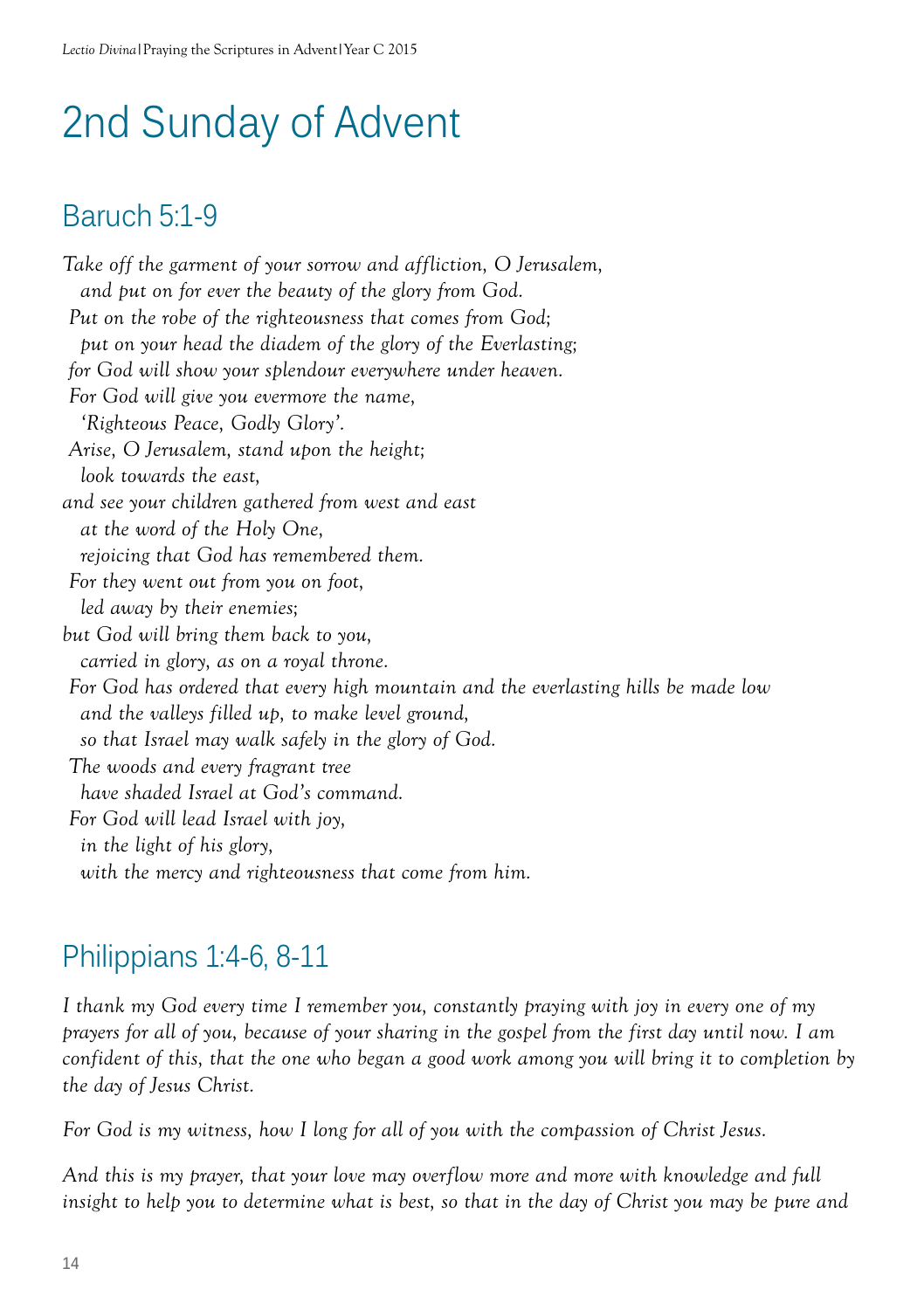*blameless, having produced the harvest of righteousness that comes through Jesus Christ for the glory and praise of God.* 

#### Luke 3:1-6

*In the fifteenth year of the reign of Emperor Tiberius, when Pontius Pilate was governor of Judea, and Herod was ruler of Galilee, and his brother Philip ruler of the region of Ituraea and Trachonitis, and Lysanias ruler of Abilene, during the high priesthood of Annas and Caiaphas, the word of God came to John son of Zechariah in the wilderness. He went into all the region around the Jordan, proclaiming a baptism of repentance for the forgiveness of sins, as it is written in the book of the words of the prophet Isaiah, "The voice of one crying out in the wilderness: 'Prepare the way of the Lord, make his paths straight. Every valley shall be filled, and every mountain and hill shall be made low, and the crooked shall be made straight, and the rough ways made smooth; and all flesh shall see the salvation of God.'"* 

#### Reflection

In Baruch 5:1-9 the actions of God have their purpose in us. God's motives involve transforming the world and our very selves. The glory of God will be manifested in the wondrous workings around us, in the joy that bursts into our lives, and the peace that is found near and far. It is the grace of God we are called to recognise this Advent week.

God has begun a good work among us, in Jesus. This work will continue in us. It is the Good News of hope and salvation, a work that will transform not only our way of being and living, but will reap rewards when the domain of God, that is the entire world and all in it, give glory.

John the Baptist recognised the necessity for change, the call to transform and to call forth the great glory of God. John was the forerunner to Jesus and the prophet who continued the Old Testament call for God's glory to reign. We are all John the Baptists in our own way. Called to leave the comfort and security of our present lives and to go and immerse ourselves this Advent, in the knowing of God. To participate in the renewal of life, where hope comes alive, goodness abounds and where glory to God is given.

God's purpose in Jesus was to make known to all people the mercy and love of God. Christmas is a reminder of the fulfilment of God's promise for all humanity. Advent reminds us of this and prepares us to continue this good news of Jesus for all time.

The Readings for this Advent Sunday are to prepare us for the wonders of God's glory. Yet the great glory that is manifested in overflowing compassion and revealed in peace that extends throughout the entire earth, can only be fully achieved though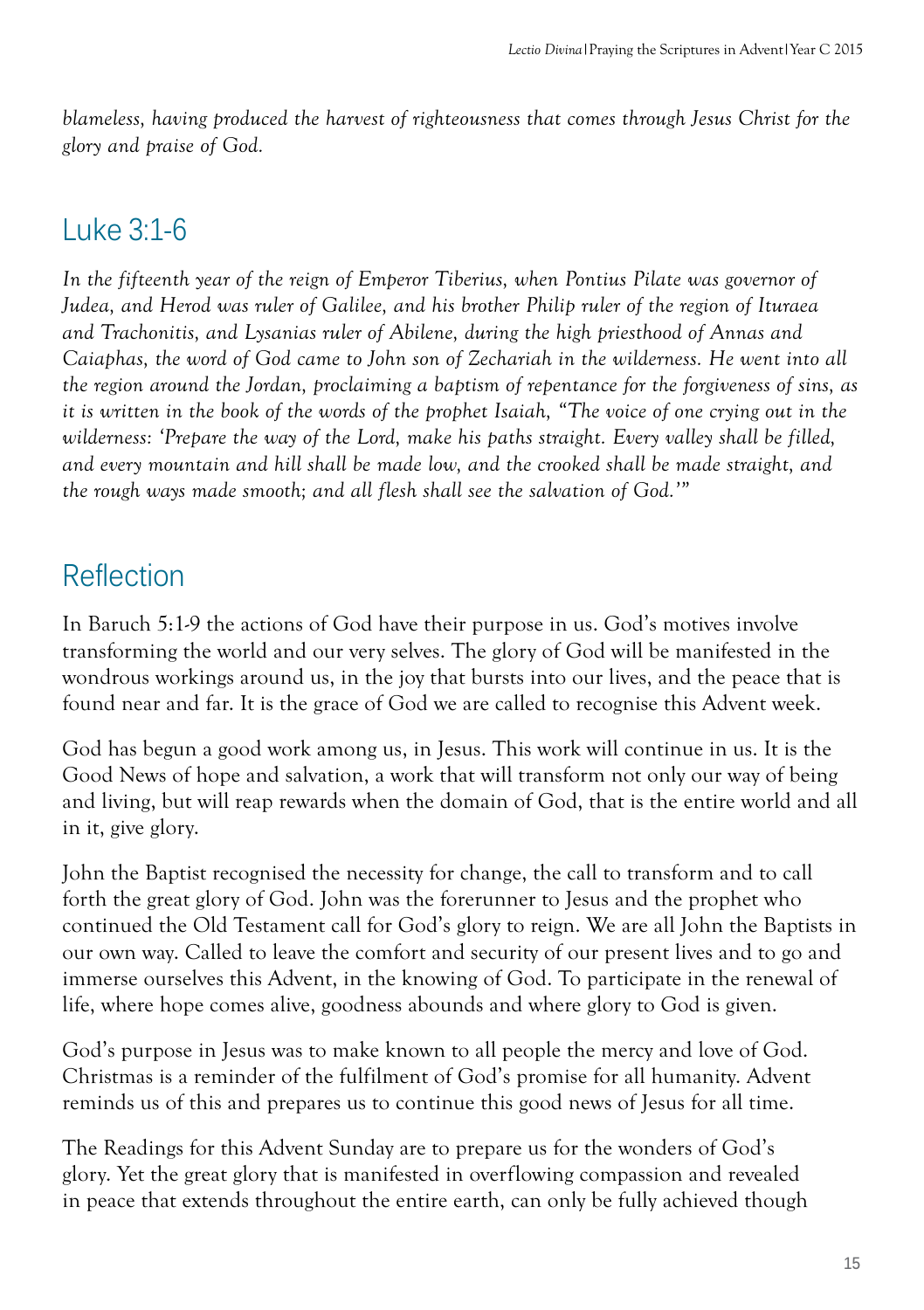our participation. Like John the Baptist, who is remembered today in the Advent preparation, we are invited to become 'pure and blameless, having produced the harvest of righteousness' as the Reading from Phil 1:10-11 states. Advent, leading to Christmas, is preparation time, to get ready, so Christmas can be fully experienced, enjoyed and lived out with God Immanuel, who came to be with us and who lives in us, so that we may live out the glory of God to others.

So perhaps we can consider this Advent week, and through this Year of Mercy, how are we, like John the Baptist, participants in the proclamation of the Good News? How can God's mercy be manifested is us and throughout the world?

Advent is a time when the spirit of John the Baptist calls us to purification and prayer. His is a baptism, Luke tells us, of *metanoia*. The word literally means a turn-around. A time of mercy. Of course, the turning here is a turning from sin. *Metanoia* is a good image also for turning from gloom to joy, from desperation to anticipation, from darkness to the light of the world.

We should let John the Baptist take charge of this Advent, unnerving as he is. We should let him encourage us to purify our hearts. And we should listen to the invitation he and the whole prophetic tradition offers: turn around to look east.

It is Advent, and Christmas is approaching. We can prepare once more to wait in hope, revel in the wondrous glory of God among us and, in the Year of Mercy, to live out fully our calling, as John the Baptist did.

#### Jubilee Year of Mercy Questions

#### **Second Sunday of Advent – Prayer of Repentance**

**Key Passage:** *"John went into the entire region around the Jordan, proclaiming a baptism of repentance for the forgiveness of sins"* (Luke 3:3)

**• In what areas of your life do you need God's mercy and forgiveness right now?**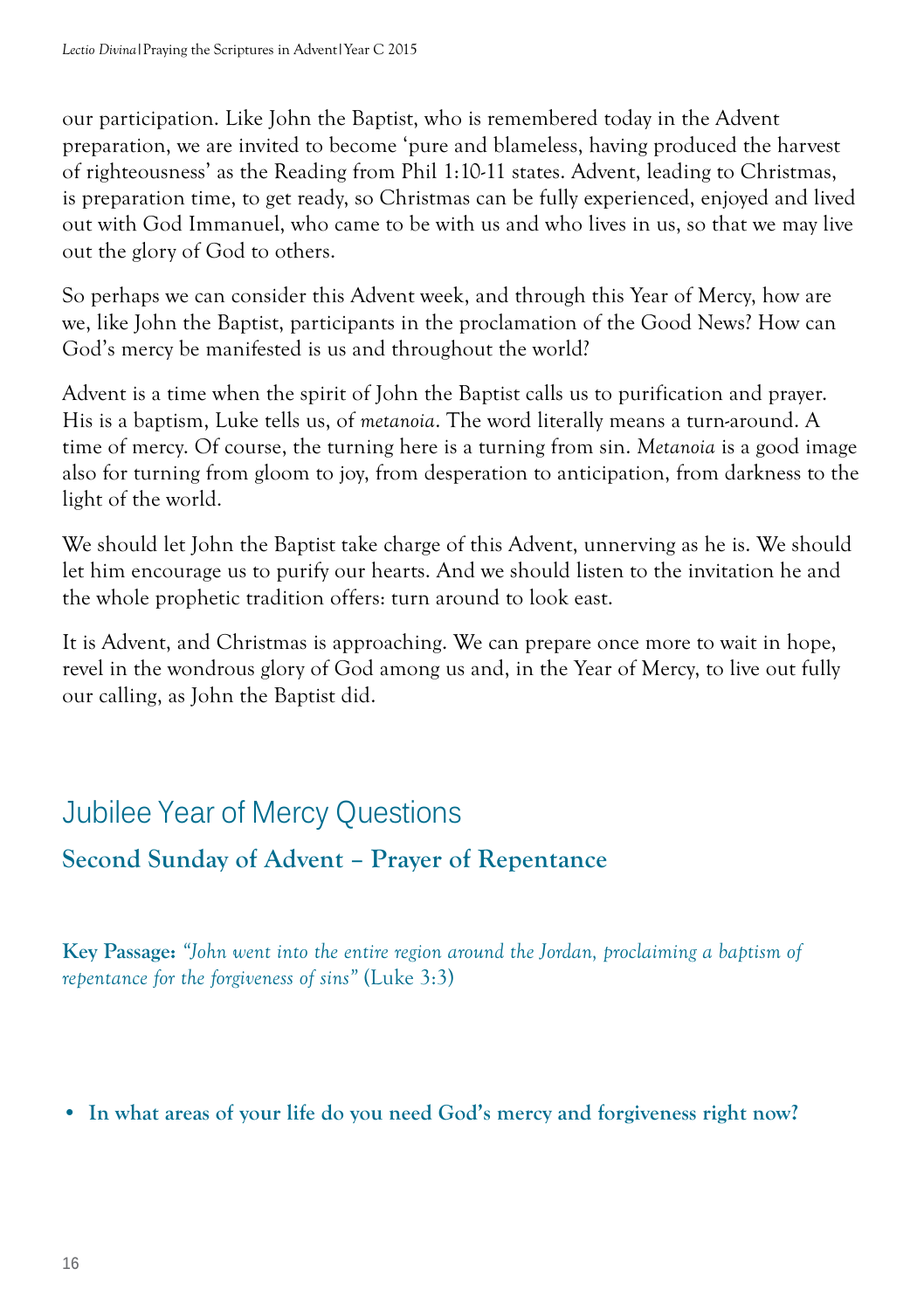**• What Advent practice would help you in expressing your repentance and seeking God's mercy?**

#### *Further reflections on this Year of Mercy*

6. "It is proper to God to exercise mercy, and he manifests his omnipotence particularly in this way". Saint Thomas Aquinas' words show that God's mercy, rather than a sign of weakness, is the mark of his omnipotence. For this reason the liturgy, in one of its most ancient collects, has us pray: "O God, who reveal your power above all in your mercy and forgiveness …" Throughout the history of humanity, God will always be the One who is present, close, provident, holy, and merciful.

"Patient and merciful." These words often go together in the Old Testament to describe God's nature. His being merciful is concretely demonstrated in his many actions throughout the history of salvation where his goodness prevails over punishment and destruction. In a special way the Psalms bring to the fore the grandeur of his merciful action: "He forgives all your iniquity, he heals all your diseases, he redeems your life from the pit, he crowns you with steadfast love and mercy" (Ps 103:3-4). Another psalm, in an even more explicit way, attests to the concrete signs of his mercy: "He executes justice for the oppressed; he gives food to the hungry. The Lord sets the prisoners free; the Lord opens the eyes of the blind. The Lord lifts up those who are bowed down; the Lord loves the righteous. The Lord watches over the sojourners, he upholds the widow and the fatherless; but the way of the wicked he brings to ruin" (Ps 146:7-9). Here are some other expressions of the Psalmist: "He heals the broken-hearted, and binds up their wounds… The Lord lifts up the downtrodden, he casts the wicked to the ground" (Ps 147:3, 6). In short, the mercy of God is not an abstract idea, but a concrete reality with which he reveals his love as of that of a father or a mother, moved to the very depths out of love for their child. It is hardly an exaggeration to say that this is a "visceral" love. It gushes forth from the depths naturally, full of tenderness and compassion, indulgence and mercy.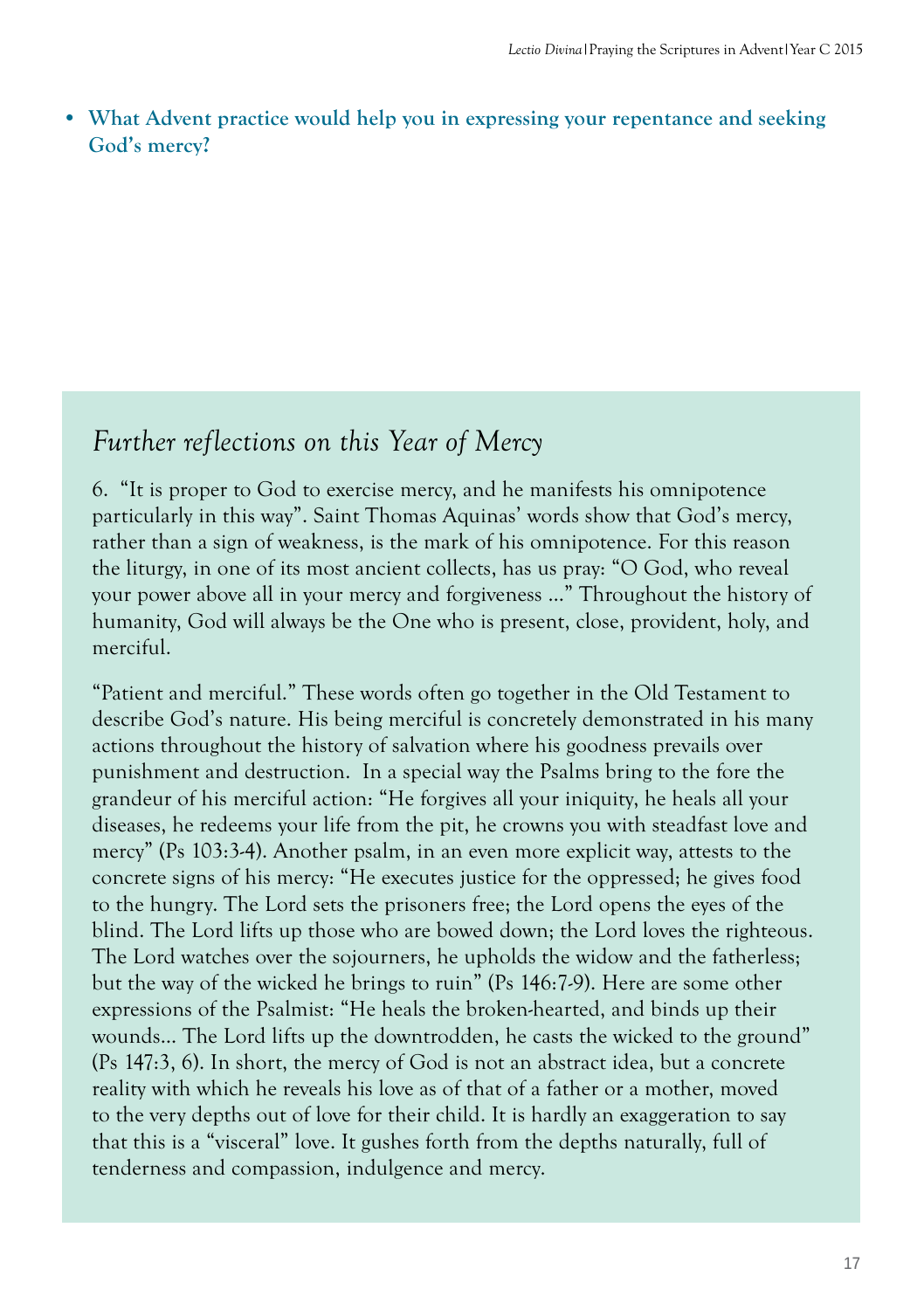## THE JOY OF

Rindness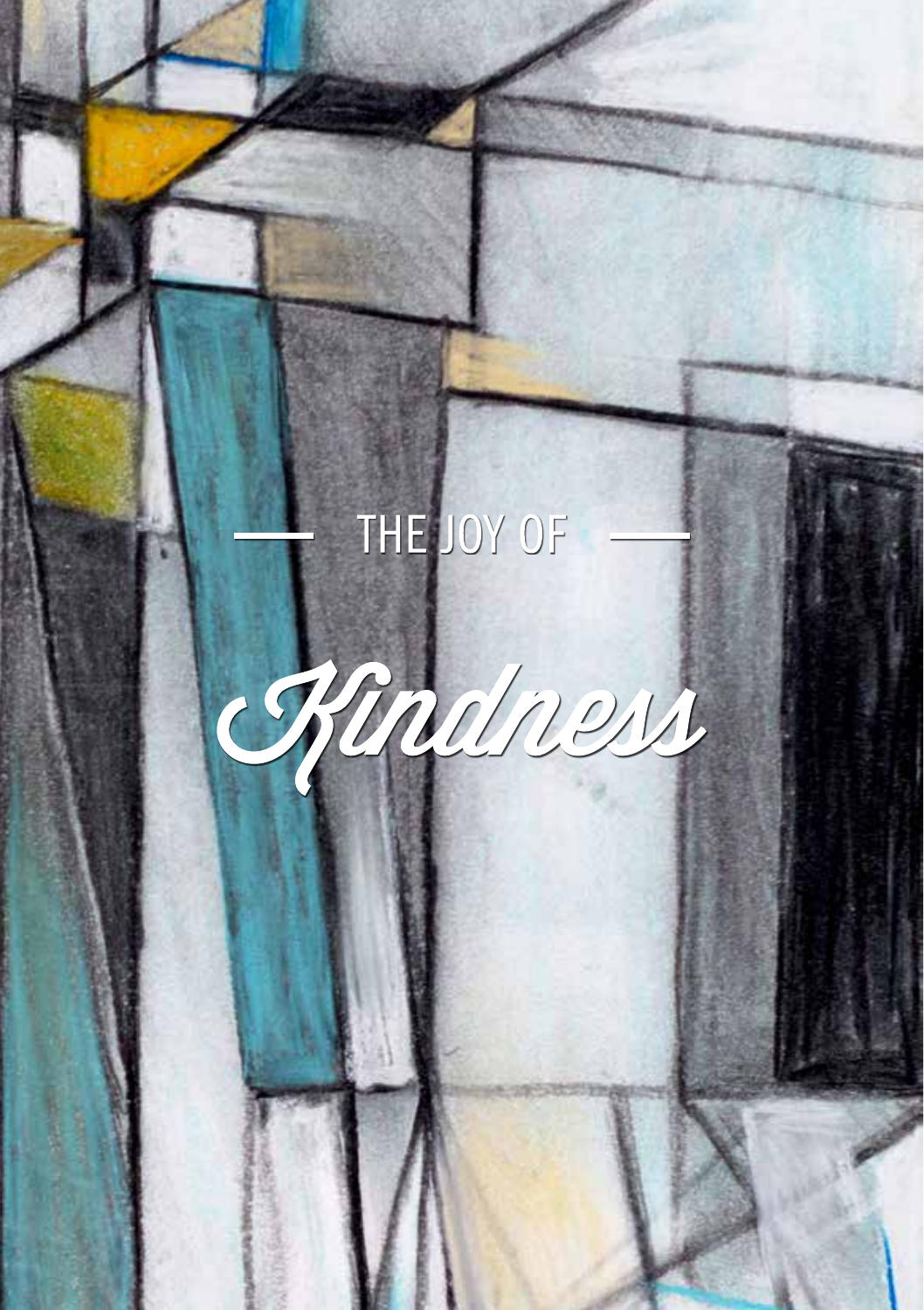## 3rd Sunday of Advent

#### Zephaniah 3:14-18

*Sing aloud, O daughter Zion; shout, O Israel! Rejoice and exult with all your heart, O daughter Jerusalem! The Lord has taken away the judgments against you, he has turned away your enemies. The king of Israel, the Lord, is in your midst; you shall fear disaster no more. On that day it shall be said to Jerusalem: Do not fear, O Zion; do not let your hands grow weak. The Lord, your God, is in your midst, a warrior who gives victory; he will rejoice over you with gladness, he will renew you in his love; he will exult over you with loud singing as on a day of festival.* 

#### Philippians 4:4-7

*Rejoice in the Lord always; again I will say, Rejoice. Let your gentleness be known to everyone. The Lord is near. Do not worry about anything, but in everything by prayer and supplication with thanksgiving let your requests be made known to God. And the peace of God, which surpasses all understanding, will guard your hearts and your minds in Christ Jesus.* 

#### Luke 3:10-18

*And the crowds asked him, "What then should we do?" In reply he said to them, "Whoever has two coats must share with anyone who has none; and whoever has food must do likewise." Even tax collectors came to be baptized, and they asked him, "Teacher, what should we do?" He said to them, "Collect no more than the amount prescribed for you." Soldiers also asked him, "And we, what should we do?" He said to them, "Do not extort money from anyone by threats or false accusation, and be satisfied with your wages."*

*As the people were filled with expectation, and all were questioning in their hearts concerning John, whether he might be the Messiah, John answered all of them by saying, "I baptize you with water; but one who is more powerful than I is coming; I am not worthy to untie the thong of his sandals. He will baptize you with the Holy Spirit and fire. His winnowing fork is in his hand, to clear his threshing floor and to gather the wheat into his granary; but the chaff he will burn with unquenchable fire." So, with many other exhortations, he proclaimed the good news to the people.*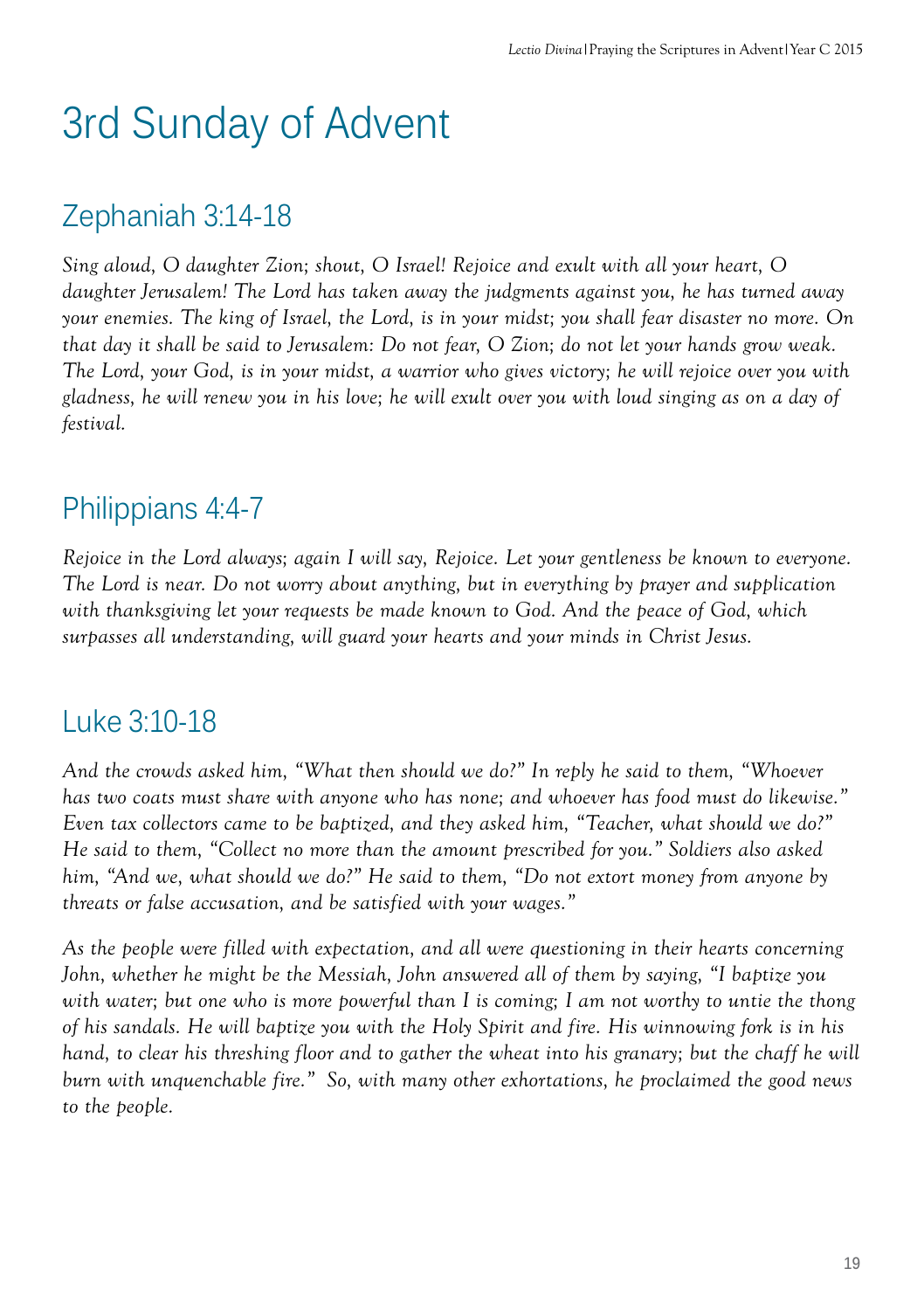#### Reflection

Like young and ardent lovers whose mutual caring and admiration leads each to regard no sacrifice as too costly or any request as unable to be fulfilled, so also are converts to the faith. Whether they be new or veteran converts, returning yet again to the Lord, their enthusiasm is palpable. Fresh from their encounter with the truth and thus having accepted to be transformed and redirected by it, the zeal of these neophytes is comparable to a wellspring waiting to be tapped or a cache of crude oil gushing upward unrestrained through the earth's surface. Because they are eager and willing to place their time, talent and treasure at the service of the community, converts represent a most valuable resource. For its part, the community becomes responsible for channelling but not stifling, for directing but not squelching, paid for encouraging but not abusing the gifts with which it has been blessed. To assist the gathered assembly in this regard, our readings for this third Sunday of Advent offer us a wise message of counsel and guidance.

From the prophet Zephaniah, in the first reading, perennial, advent converts learn that the God who calls each of us to conversion remains in our midst, continually renewing, with gladness and love, all who turn toward the truth. In the Letter to the Philippians Paul also calls the converted to rejoice in the nearness of God who hears prayers and whose peace safeguards our hearts and minds. The reading taken from Luke's gospel finds John the Baptist teaching a lesson that keeps the enthusiasm of the convert practical and in touch with the reality of the human experience.

In the course of his preaching near the Jordan, John attracted a variety of diverse converts. Ordinary people moved by his message and wishing to respond to it asked "What ought we to do?" Tax collectors, similarly motivated, said "What are we to do?" Soldiers, also, wanted to know how they could translate their willingness to change into action, "What about us?"

If their frank and eager questions are any indication of their zeal, then those who were drawn by John's message would probably have agreed to *anything he* asked of them. But John did not issue Herculean challenges; he simply directed the energies and generosity of his questioners toward the routine circumstances of their everyday lives. God does not require the extraordinary or bizarre; rather, blessedness is to be found in the ordinary and even in the banal.

If John's message were to be contemporised, we can almost hear him telling spouses to express the sincerity of their conversion to God by a renewal of their love and devotion to one another. Parents: revere your children. Children: respect your parents. Brothers and sisters: let sibling rivalry yield to mutual caring. Teachers: value your students, and students: realise that your mentors have precious wisdom to impart. Doctors, nurses: treat your patients with attentiveness and understanding. Lawyers: be defenders of justice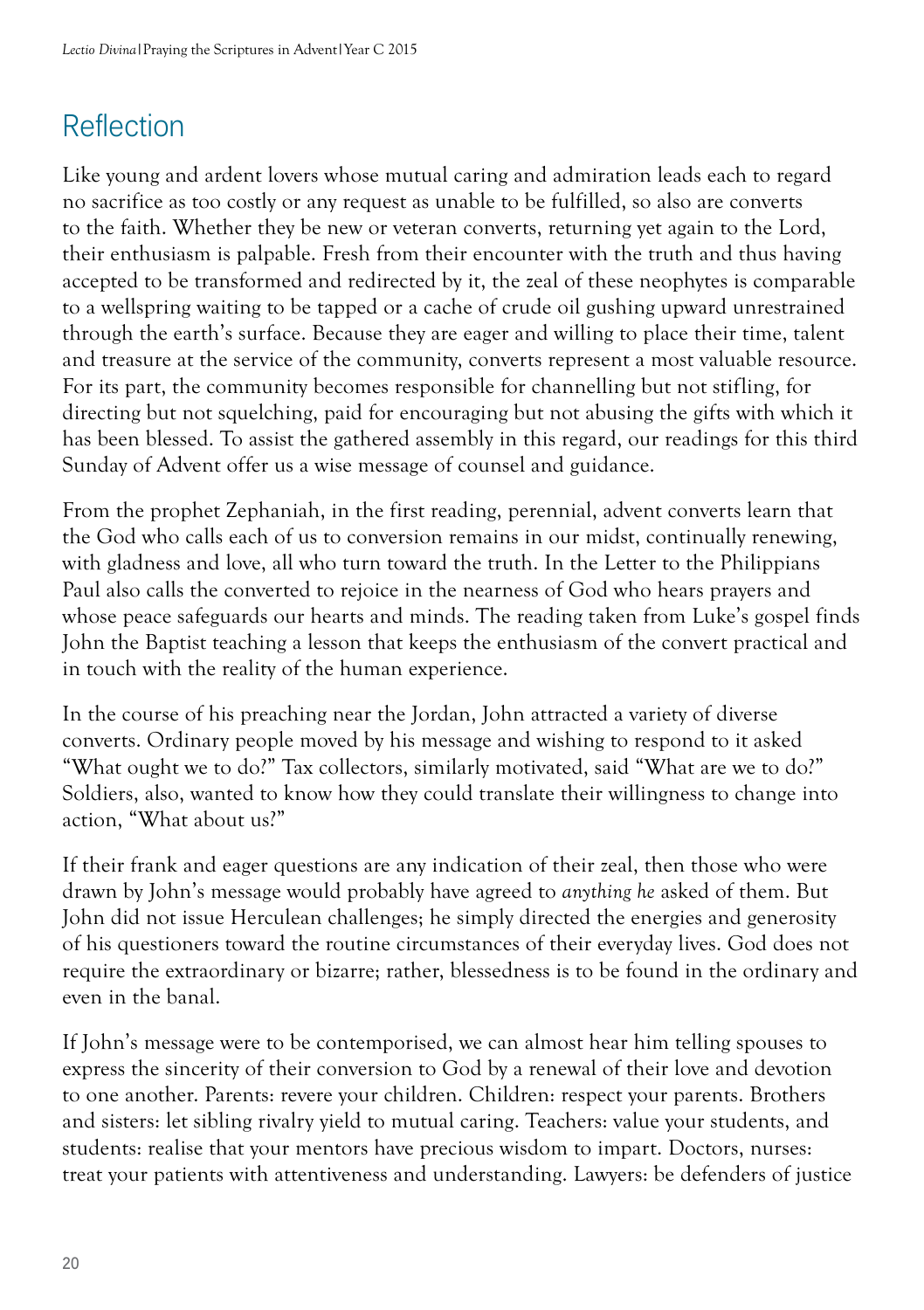*for all*. Lawmakers: listen to the needs of your constituents. Constituents: exercise your right to vote justly. Workers: do a just day's work. Employers: pay fair wages without discrimination; do not foster policies that work against family life or values.

In a word, John would have his listeners direct their immediate zeal of their conversion into the long-term demands of daily living. Aware that this poses no easy challenge, Karl Rahner once observed that everyday morality is not so easy after all. To keep plodding ahead through a dull, tedious, everyday existence can often be more difficult than a unique deed whose heroism makes us run the danger of pride and self-satisfaction. Everyday morality means a life spent in duties and in the constant and daily renewed will to be just and good to others; it demands strength and commitment whereby we do not allow ourselves to sink into tired resignation because of what seems to be the ordinariness of our day. Such a life of seeming ordinariness becomes liveable and, even blessed, when we become aware that conversion does not happen only at one specific moment in time; rather, it becomes the hidden principle permeating the direction of life as a whole.

Although we are now well into the season of Advent, there is still time to ask the question: "What ought we to do?" There is still time to channel our eager willingness to respond to that question into the large and small, significant and insignificant moments of each day where we meet the Christ whose face we are invited to contemplate.

#### Jubilee Year of Mercy Questions **Third Sunday of Advent – The Joy of Kindness**

**Key Passage:** *"Rejoice in the Lord always; again I will say, Rejoice. Let your gentleness be known to everyone."* (Philippians 4:4-5)

**• To whom have your past acts of mercy and forgiveness brought you joy?**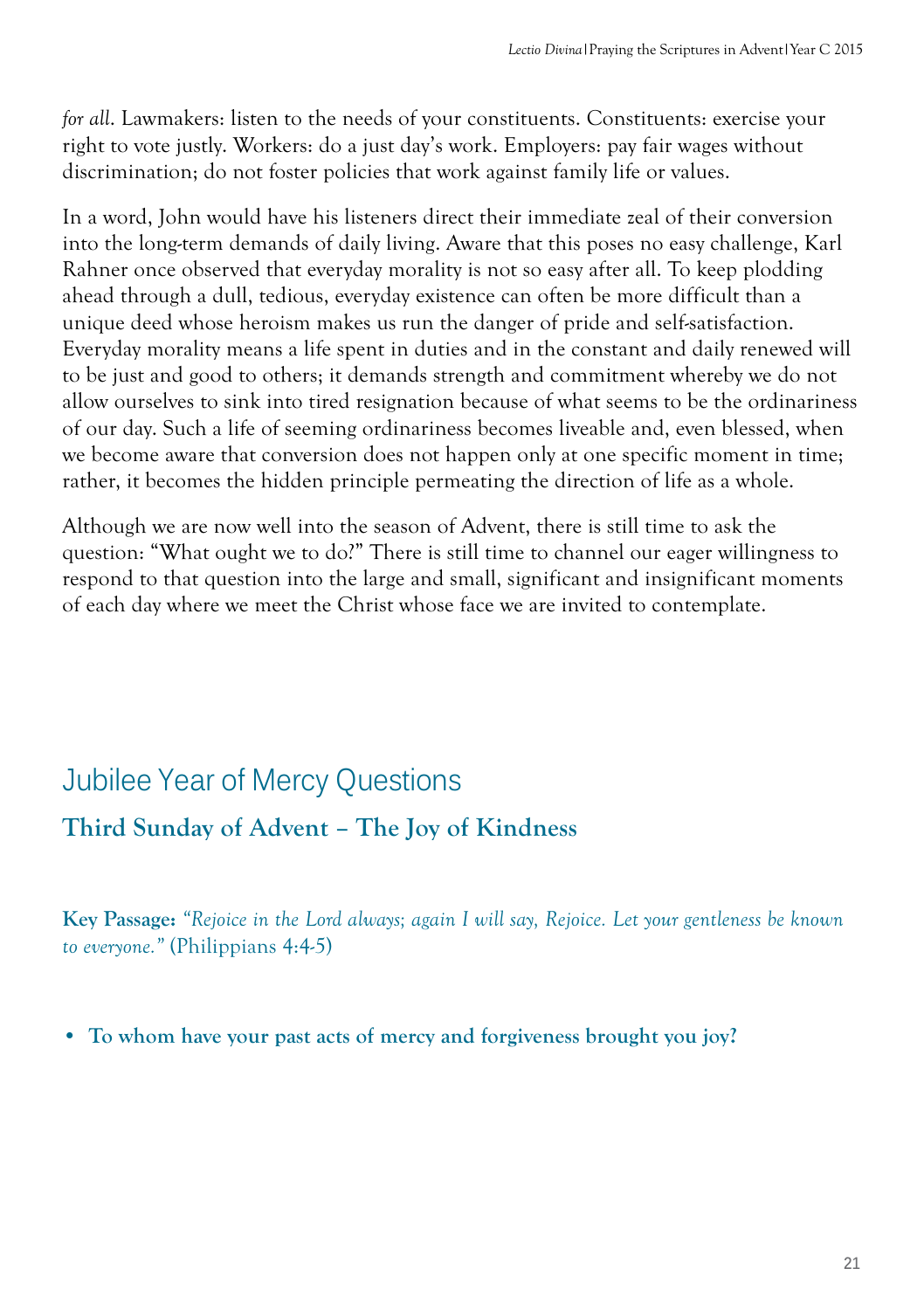**• What act of compassion could you do this week?**

**• What is it like to receive compassion and forgiveness from someone?**

#### *Further reflections on this Year of Mercy*

7. "For his mercy endures forever." This is the refrain that repeats after each verse in Psalm 136 as it narrates the history of God's revelation. By virtue of mercy, all the events of the Old Testament are replete with profound salvific import. Mercy renders God's history with Israel a history of salvation. To repeat continually "for his mercy endures forever," as the psalm does, seems to break through the dimensions of space and time, inserting everything into the eternal mystery of love. It is as if to say that not only in history, but for all eternity man will always be under the merciful gaze of the Father. It is no accident that the people of Israel wanted to include this psalm – the "Great Hallel," as it is called – in its most important liturgical feast days.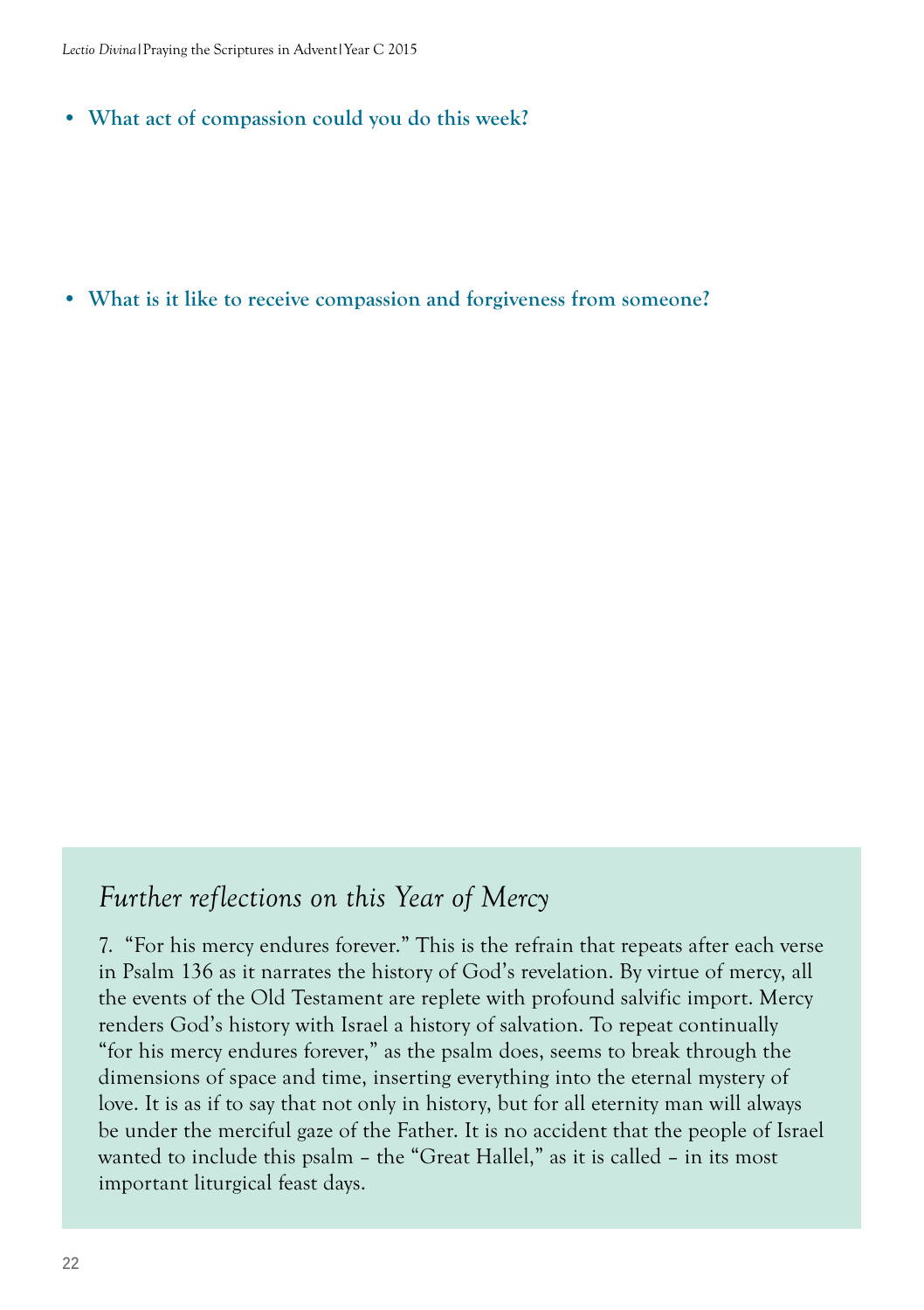## **OBEDIENCE TO**

God's will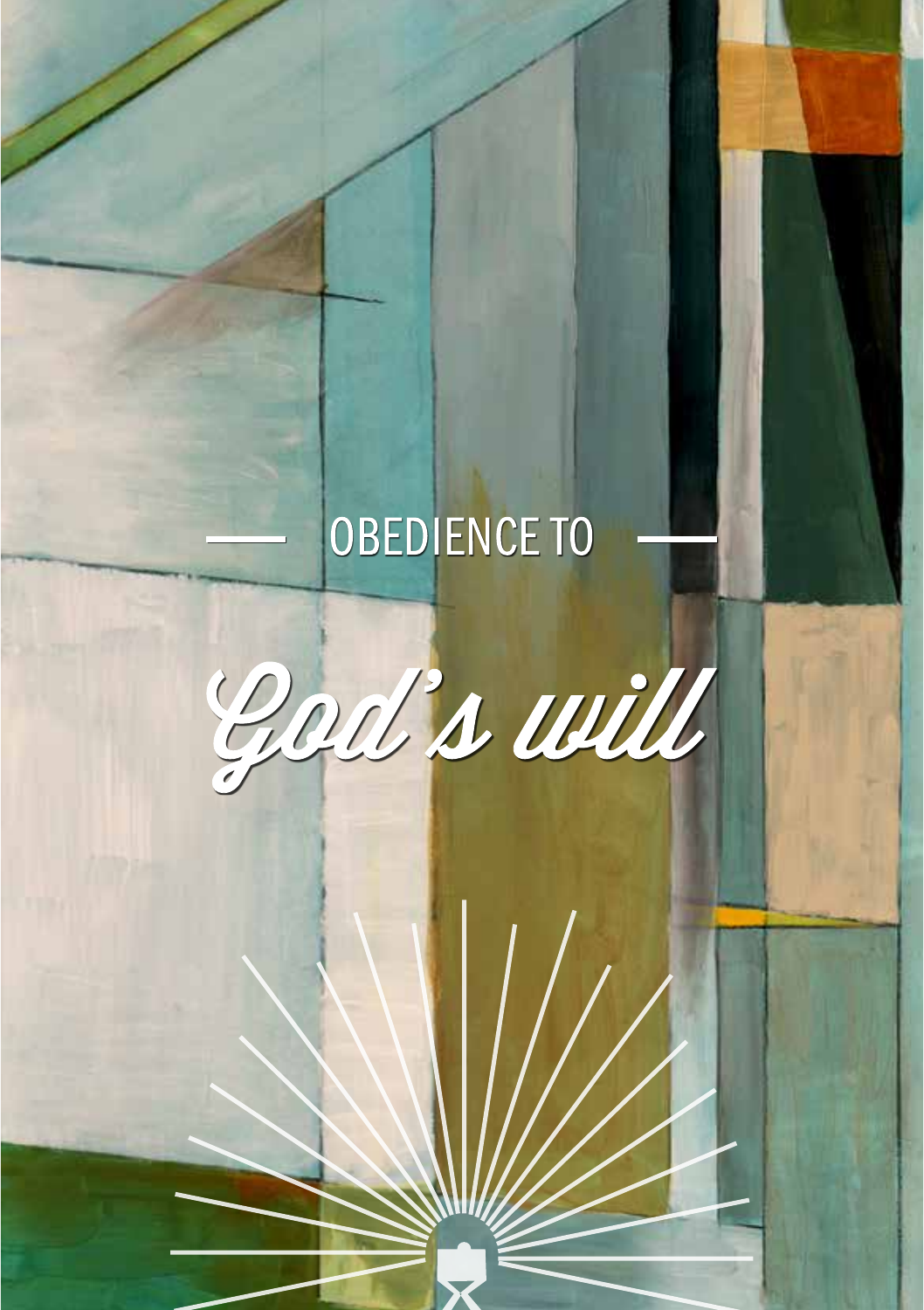## 4th Sunday of Advent

#### Micah 5:1-4

*But you, O Bethlehem of Ephrathah, who are one of the little clans of Judah, from you shall come forth for me one who is to rule in Israel, whose origin is from of old, from ancient days. Therefore he shall give them up until the time when she who is in labour has brought forth; then the rest of his kindred shall return to the people of Israel. And he shall stand and feed his flock in the strength of the LORD, in the majesty of the name of the LORD his God. And they shall live secure, for now he shall be great to the ends of the earth; and he shall be the one of peace.* 

#### Hebrews 10:5-10

*Consequently, when Christ came into the world, he said, "Sacrifices and offerings you have not desired, but a body you have prepared for me; in burnt offerings and sin offerings you have taken no pleasure. Then I said, 'See, God, I have come to do your will, O God' (in the scroll of the book it is written of me)."* 

*When he said above, "You have neither desired nor taken pleasure in sacrifices and offerings and burnt offerings and sin offerings" (these are offered according to the law), then he added, "See, I have come to do your will." He abolishes the first in order to establish the second. And it is by God's will that we have been sanctified through the offering of the body of Jesus Christ once for all.* 

#### Luke 1:39-45

*In those days Mary set out and went with haste to a Judean town in the hill country, where she entered the house of Zechariah and greeted Elizabeth. When Elizabeth heard Mary's greeting, the child leaped in her womb. And Elizabeth was filled with the Holy Spirit and exclaimed with a loud cry, "Blessed are you among women, and blessed is the fruit of your womb. And why has this happened to me, that the mother of my Lord comes to me? For as soon as I heard the sound of your greeting, the child in my womb leaped for joy. And blessed is she who believed that there would be a fulfillment of what was spoken to her by the Lord."*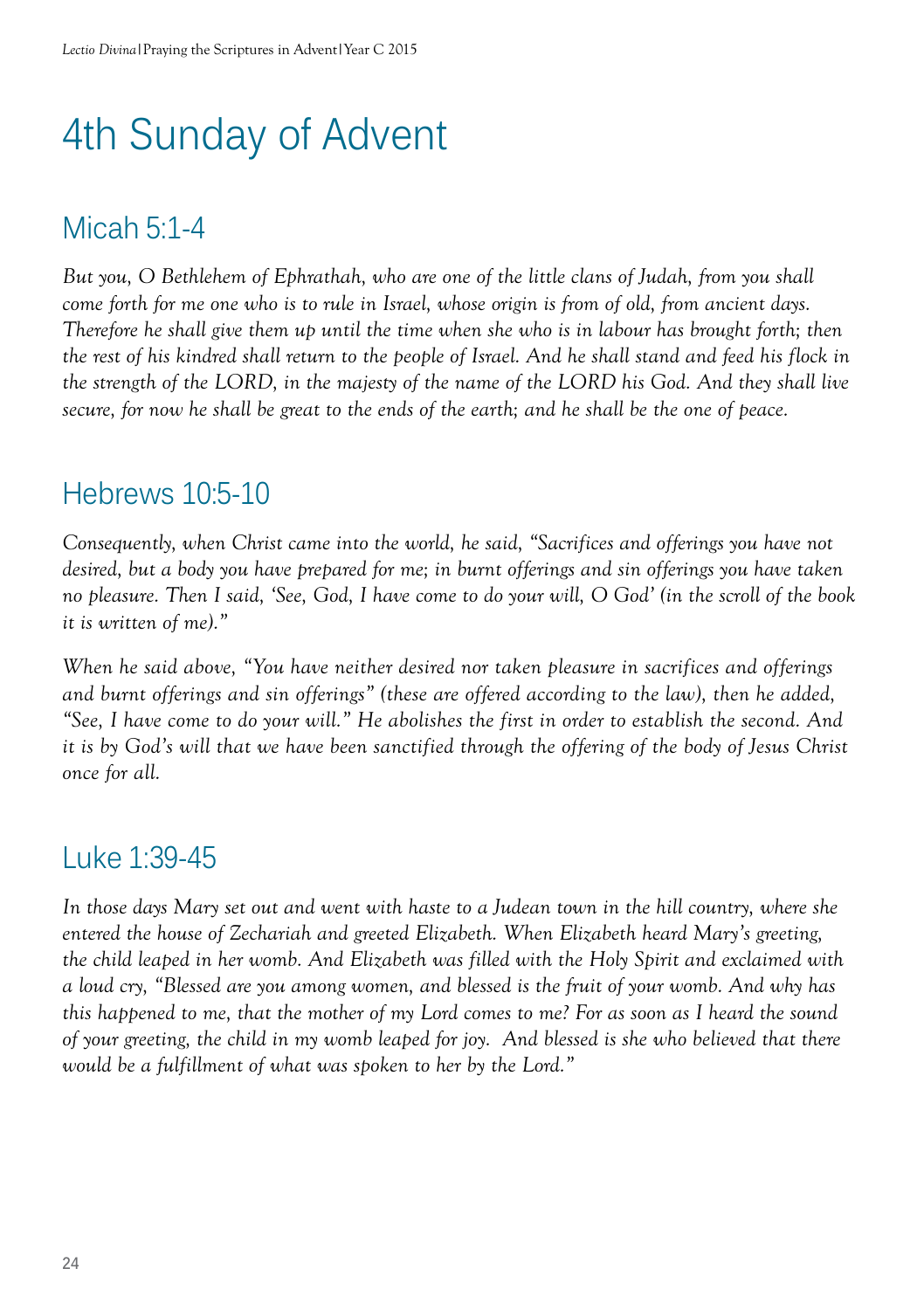#### Reflection

We are so close to the birth of Jesus, with only a few days to go. It is hot and most of us are making our last minute preparations to ensure that Christmas Day runs smoothly. I hope that among all these busy times you have had time to just be, to wait, and that during Advent, you have had time to prepare. The prophet Micah in the reading today is about preparation; he tells of the coming of Jesus, with Jesus coming as a shepherd for all. The image of Jesus as shepherd, and we as his sheep, sits well with most people.

This Sunday we also read of the Visitation, from Luke's gospel. This is a piece of Scripture that most of us are familiar with, and as one of the Joyful mysteries of the Rosary, a story we may know well from when we pray the Rosary. This story follows on from Mary finding out she is to be the mother of Jesus, and Elizabeth finding out she is to be the mother of John. Both women have been touched by the Holy Spirit. Mary is concerned for Elizabeth and goes to visit her, but it is Elizabeth who is filled with joy at the sight of Mary. This reading is about trust. Elizabeth, although quite old and unexpectedly pregnant, and Mary, to be the mother of Jesus, also, unexpectedly pregnant, are probably a little unsure about what has happened to them and what the months ahead hold. They are examples of great trust in God; they don't fully understand, but they have faith and trust in God. Often in our lives we are also at a point of indecision, questioning, bewilderment – we need to also have the same trust and faith that Mary and Elizabeth showed.

John was Jesus' greatest prophet. Even from when he was in the womb, he was aware of Jesus as the Scriptures tell us – "the baby in her womb leaped for joy". Elizabeth calls Mary blessed, not only because she is to become the mother of Jesus, but also to show the incredible faith Mary had.

Let's pray as this Advent season draws to a close, and the year of Mercy continues to unfold, that the revelation of God's love and mercy in Jesus becomes the model for all of us who believe in him. And, in these days before Christmas, we might strive to stay close to Mary, God's tabernacle, the bearer of Mercy into the world. Even in the frenetic preparations before Christmas, we might take time to rest with her. Ultimately, she shows us who we are, what we carry and what we ourselves can bear to the world.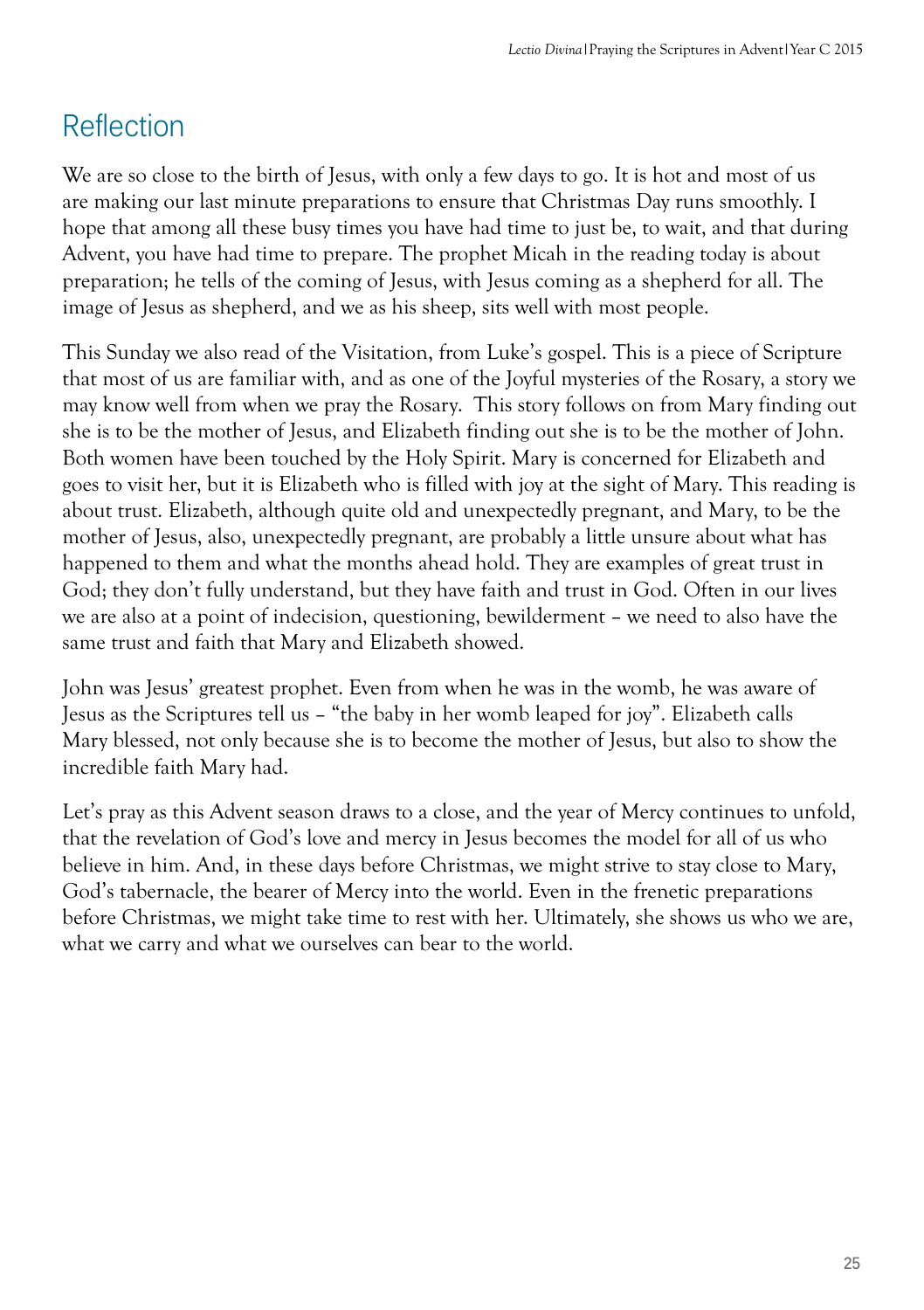#### Jubilee Year of Mercy Questions

#### **Fourth Sunday of Advent – Obedience to God's will**

**Key Passage:** *'Elizabeth said, "Blessed is she who believed that there would be a fulfilment of what was spoken to her by the Lord"* (Luke 1:45)

**• When was it hardest for you to trust in God's plan for you, as Mary did?**

**• What can help you at such times?**

**• How would you describe being blessed and trusted by God?**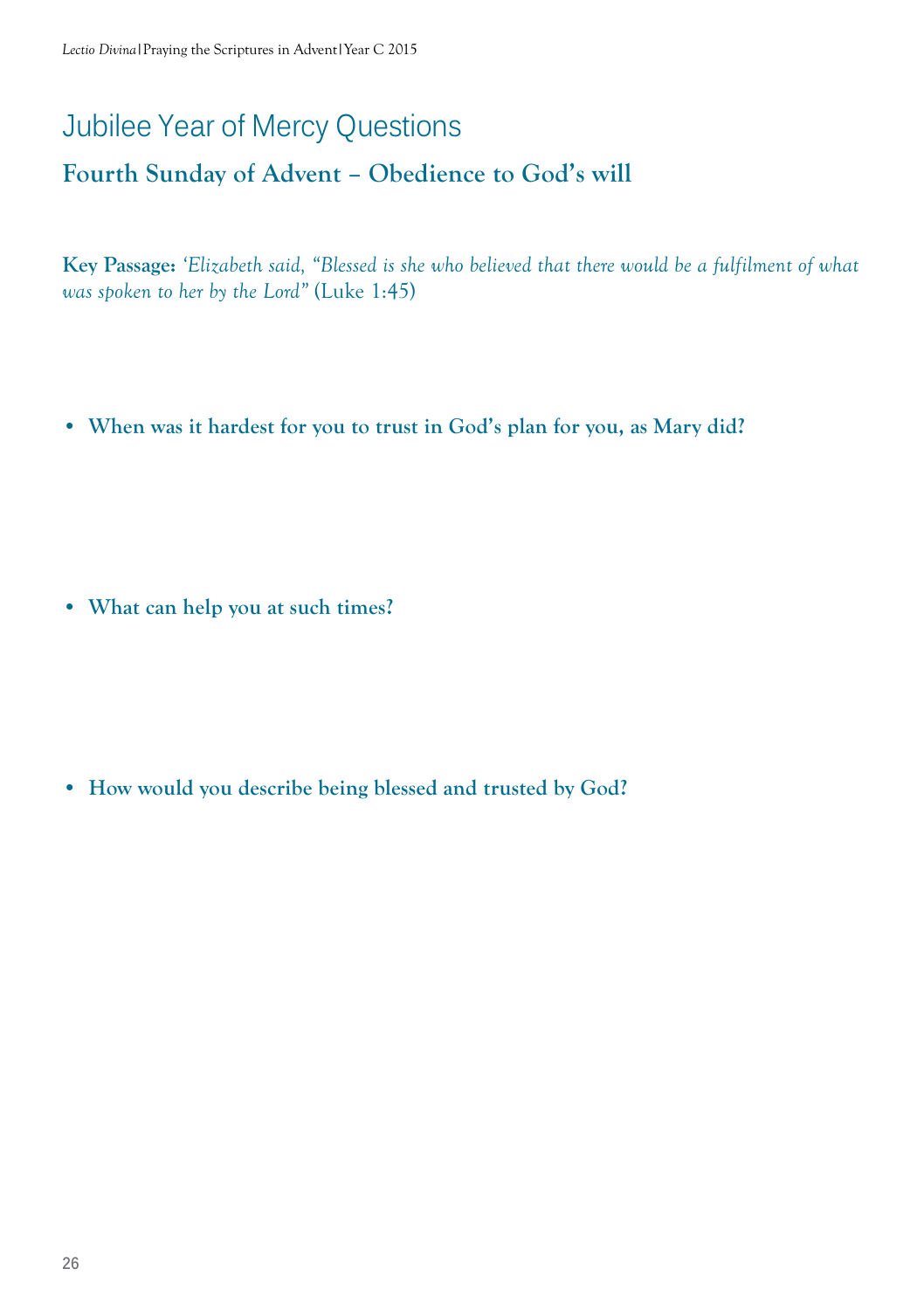#### *Further reflections on this Year of Mercy*

8. With our eyes fixed on Jesus and his merciful gaze, we experience the love of the Most Holy Trinity. The mission Jesus received from the Father was that of revealing the mystery of divine love in its fullness. "God is love" (1 Jn 4:8,16), John affirms for the first and only time in all of Holy Scripture. This love has now been made visible and tangible in Jesus' entire life. His person is nothing but love, a love given gratuitously. The relationships he forms with the people who approach him manifest something entirely unique and unrepeatable. The signs he works, especially in favour of sinners, the poor, the marginalized, the sick, and the suffering, are all meant to teach mercy. Everything in him speaks of mercy. Nothing in him is devoid of compassion.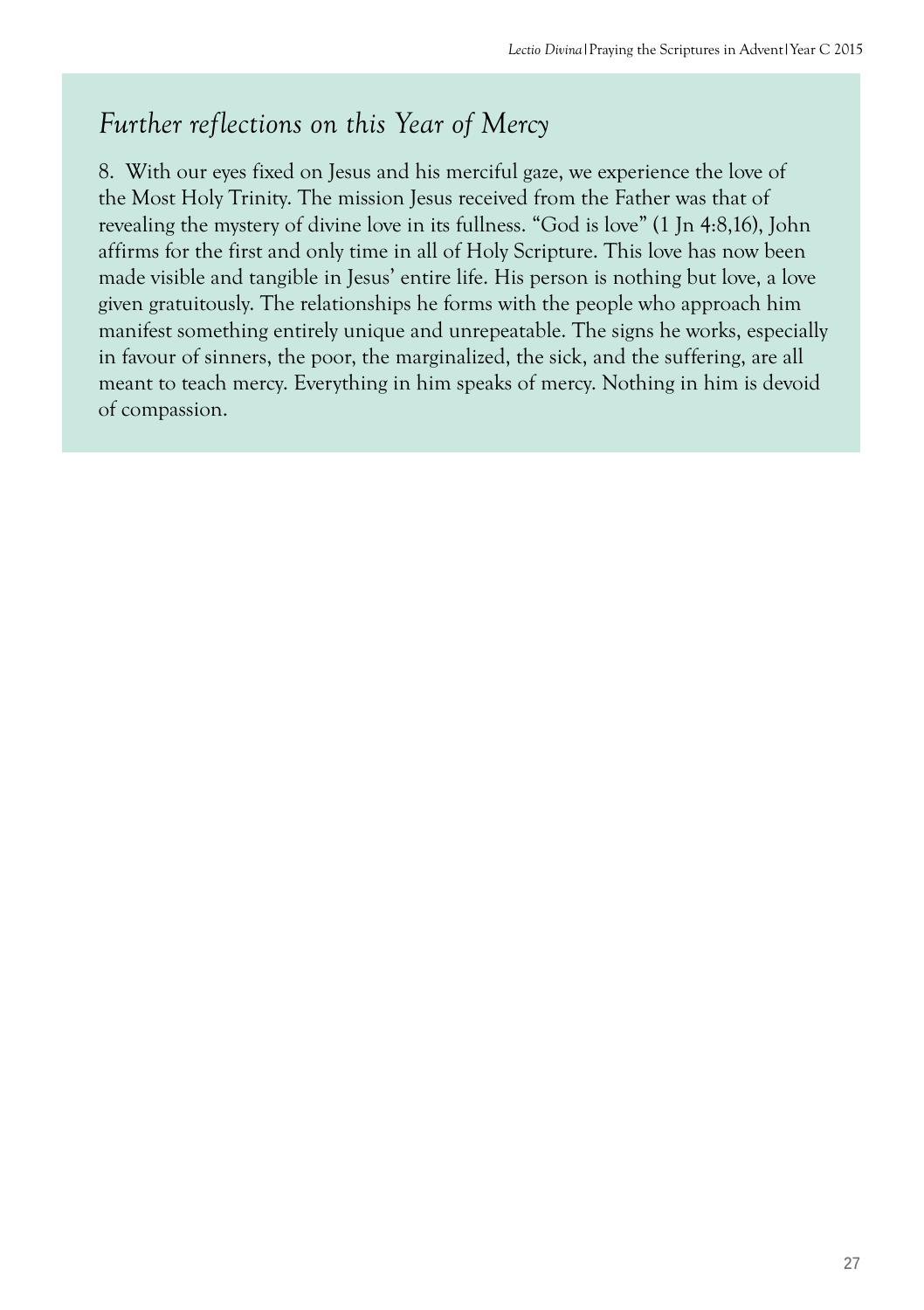

## **READINGS FOR MIDNIGHT MASS**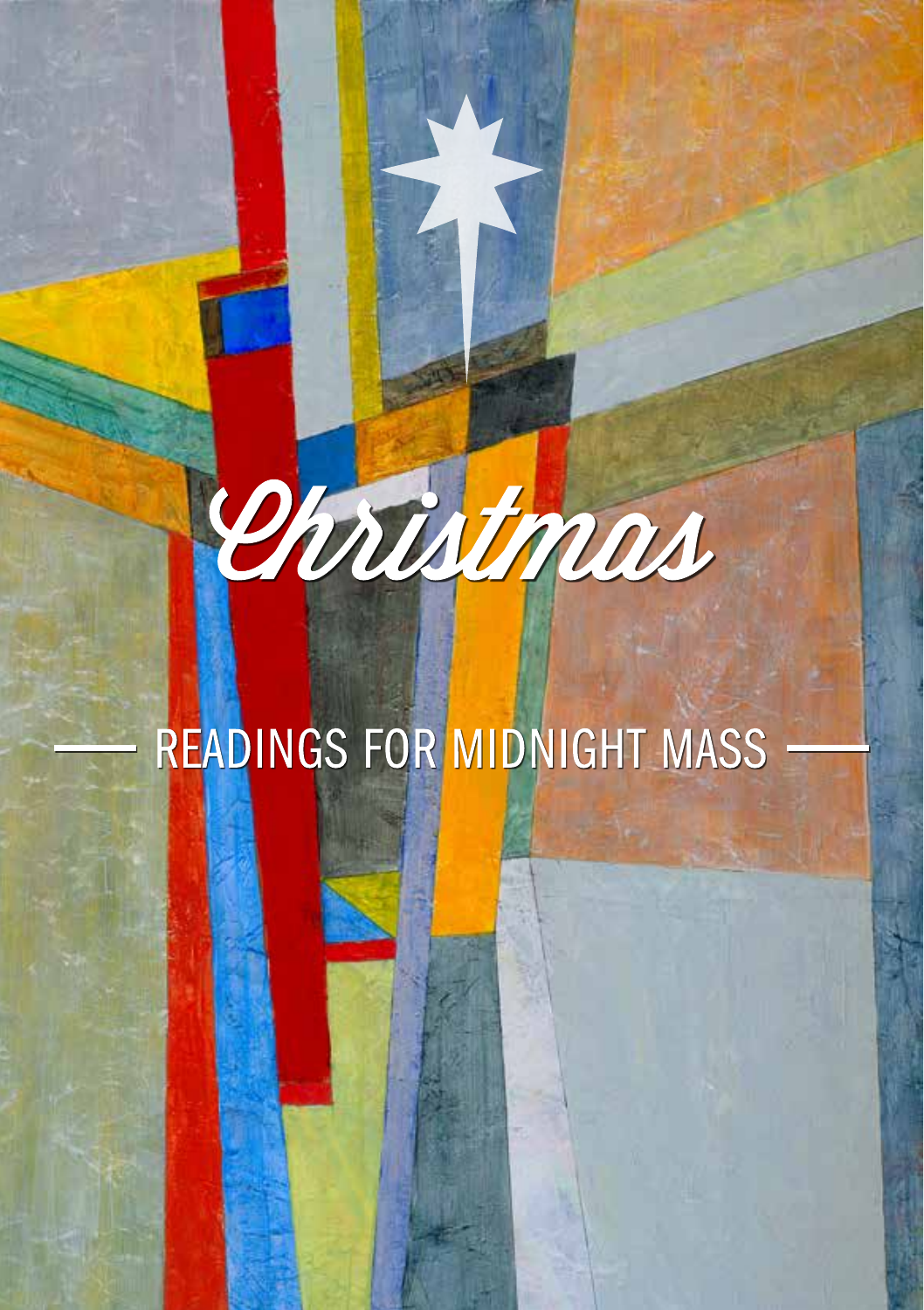## Christmas – Midnight Mass

#### Isaiah 9:1-7

*But there will be no gloom for those who were in anguish. In the former time he brought into contempt the land of Zebulun and the land of Naphtali, but in the latter time he will make glorious the way of the sea, the land beyond the Jordan, Galilee of the nations.* 

 *The people who walked in darkness have seen a great light; those who lived in a land of deep darkness on them light has shined. You have multiplied the nation, you have increased its joy; they rejoice before you as with joy at the harvest, as people exult when dividing plunder. For the yoke of their burden, and the bar across their shoulders, the rod of their oppressor, you have broken as on the day of Midian. For all the boots of the tramping warriors and all the garments rolled in blood shall be burned as fuel for the fire. For a child has been born for us, a son given to us; authority rests upon his shoulders; and he is named Wonderful Counsellor, Mighty God, Everlasting Father, Prince of Peace. His authority shall grow continually, and there shall be endless peace for the throne of David and his kingdom. He will establish and uphold it with justice and with righteousness from this time onwards and for evermore. The zeal of the LORD of hosts will do this.*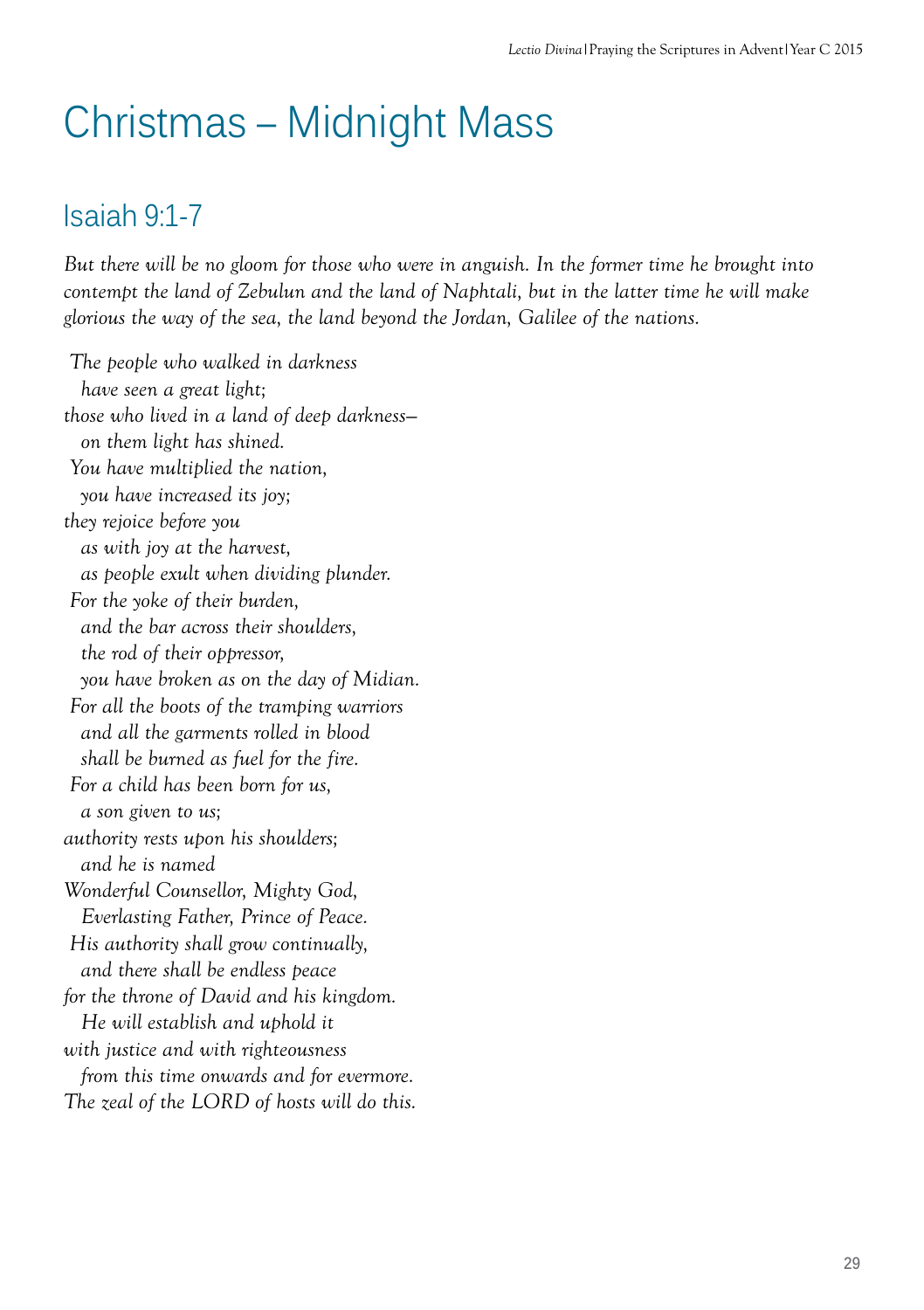#### Titus 2:11-14

*For the grace of God has appeared, bringing salvation to all, training us to renounce impiety and worldly passions, and in the present age to live lives that are self-controlled, upright, and godly, while we wait for the blessed hope and the manifestation of the glory of our great God and Saviour, Jesus Christ. He it is who gave himself for us that he might redeem us from all iniquity and purify for himself a people of his own who are zealous for good deeds.* 

#### Luke 2:1-14

*In those days a decree went out from Emperor Augustus that all the world should be registered. This was the first registration and was taken while Quirinius was governor of Syria. All went to their own towns to be registered. Joseph also went from the town of Nazareth in Galilee to Judea, to the city of David called Bethlehem, because he was descended from the house and family of David. He went to be registered with Mary, to whom he was engaged and who was expecting a child. While they were there, the time came for her to deliver her child. And she gave birth to her firstborn son and wrapped him in bands of cloth, and laid him in a manger, because there was no place for them in the inn.* 

*In that region there were shepherds living in the fields, keeping watch over their flock by night. Then an angel of the Lord stood before them, and the glory of the Lord shone around them, and they were terrified. But the angel said to them, 'Do not be afraid; for see—I am bringing you good news of great joy for all the people: to you is born this day in the city of David a Saviour, who is the Messiah, the Lord. This will be a sign for you: you will find a child wrapped in bands of cloth and lying in a manger.' And suddenly there was with the angel a multitude of the heavenly host, praising God and saying,* 

*'Glory to God in the highest heaven, and on earth peace among those whom he favours!'*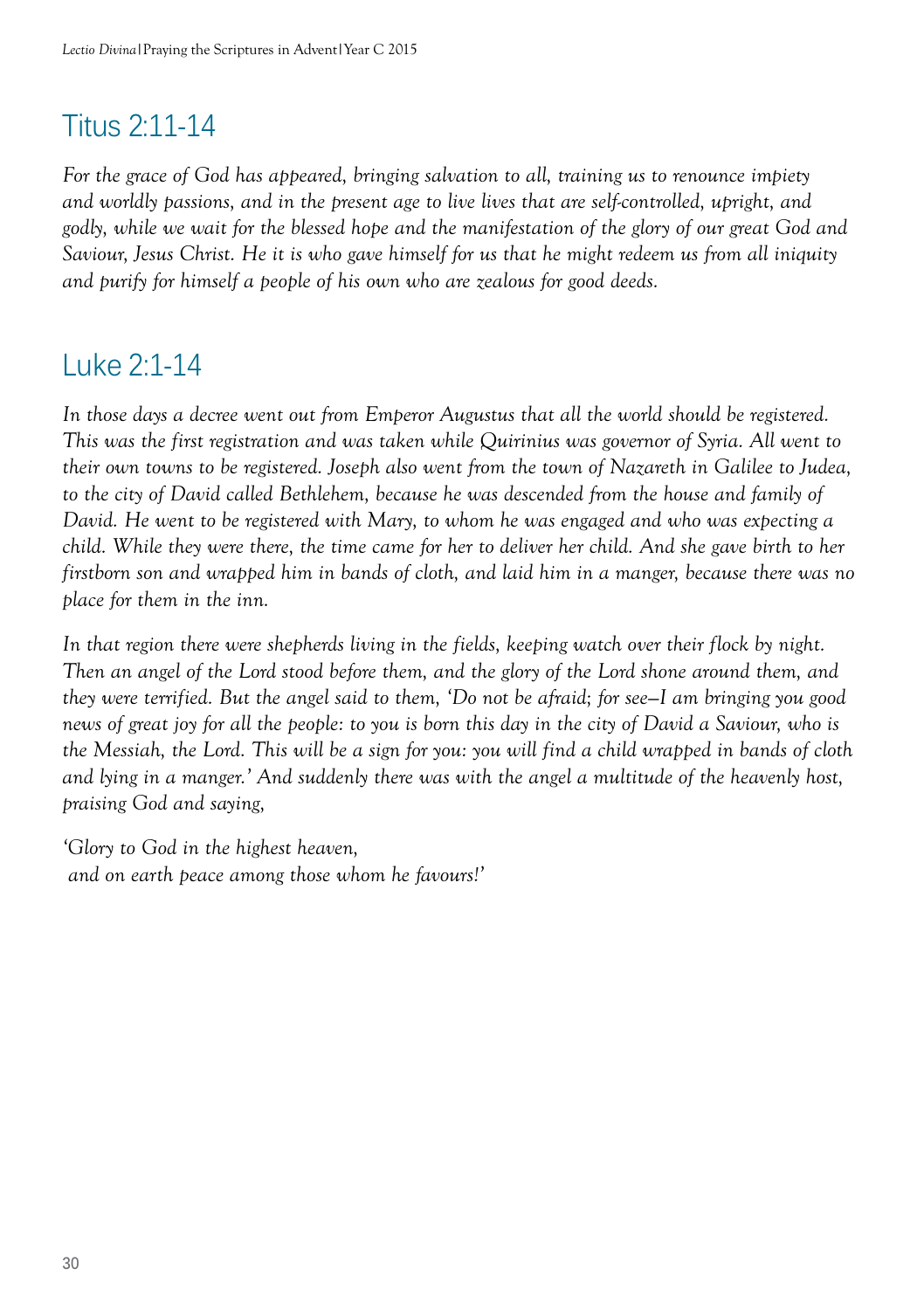#### Reflection

The Gospel reading at Midnight Mass recalls the familiar story of Joseph and Mary returning to Joseph's ancestral home in Bethlehem to enrol in the census. With no room for them at the inn, Joseph and Mary must stay in the animals' shelter where Mary gives birth to the Lord Jesus, wraps him in swaddling clothes and lays him in a manger – a scene that is less romantic and more humble. Or perhaps it is romantic as the Incarnate Word romances us in the ordinariness of our lives. We celebrate the incarnation of God 2000 years ago but also celebrate his incarnate life here in the midst of our own day-to-day existence, even as we look forward to his final coming.

A story is told that from a medieval English town Rabbi Isaac, a holy visionary, travelled to the baron's castle to see him and his wife. "I have been given a divine secret and commanded by God to share it with you. You may never speak of this again." They agreed. "The secret is that the messiah is hidden among us. That is all I am permitted to say."

The baron knew that Christ had already come, so this must mean that it is the end time. He had one request: "Please, Rabbi, tell the monks of our monastery, for they must hear this great news." The rabbi agreed, and when he met the monks he swore them to secrecy: "The messiah is hidden among us, but you must not speak of this again, even among yourselves, until he chooses to reveal himself."

Now this monastery was in very poor shape. The monks were fond of quarrels, gossip and striving for authority. "Who is he?" they wondered among themselves. Given the humility of divine love, some thought perhaps it was the strange brother who tended the garden. Others imagined it may be the abbot. It could even be the monk next to them who sang off key. Speculation ran riot. So they began to treat each other as though he could be the messiah. You never know.

The baron and his wife privately speculated as well. They wondered about each other, about the stable hand, the village fool…It could be anyone! Not surprisingly, the baron lived quite well, while the peasants' lives were little more than hardship. He and his wife sold their tapestries, fine clothes and many sets of dishes. They shared their proceeds with those in need. They also transformed part of their castle into a hospice to care for those most dangerously ill. Who knows if that peasant they washed and cared for might be the hidden messiah. The people of the realm had never experienced such generosity by their lord and lady. They in turn became even more loyal, and began to treat each other differently. Thefts became unknown, doors remained unlocked, and strangers no longer found suspicion but hospitality.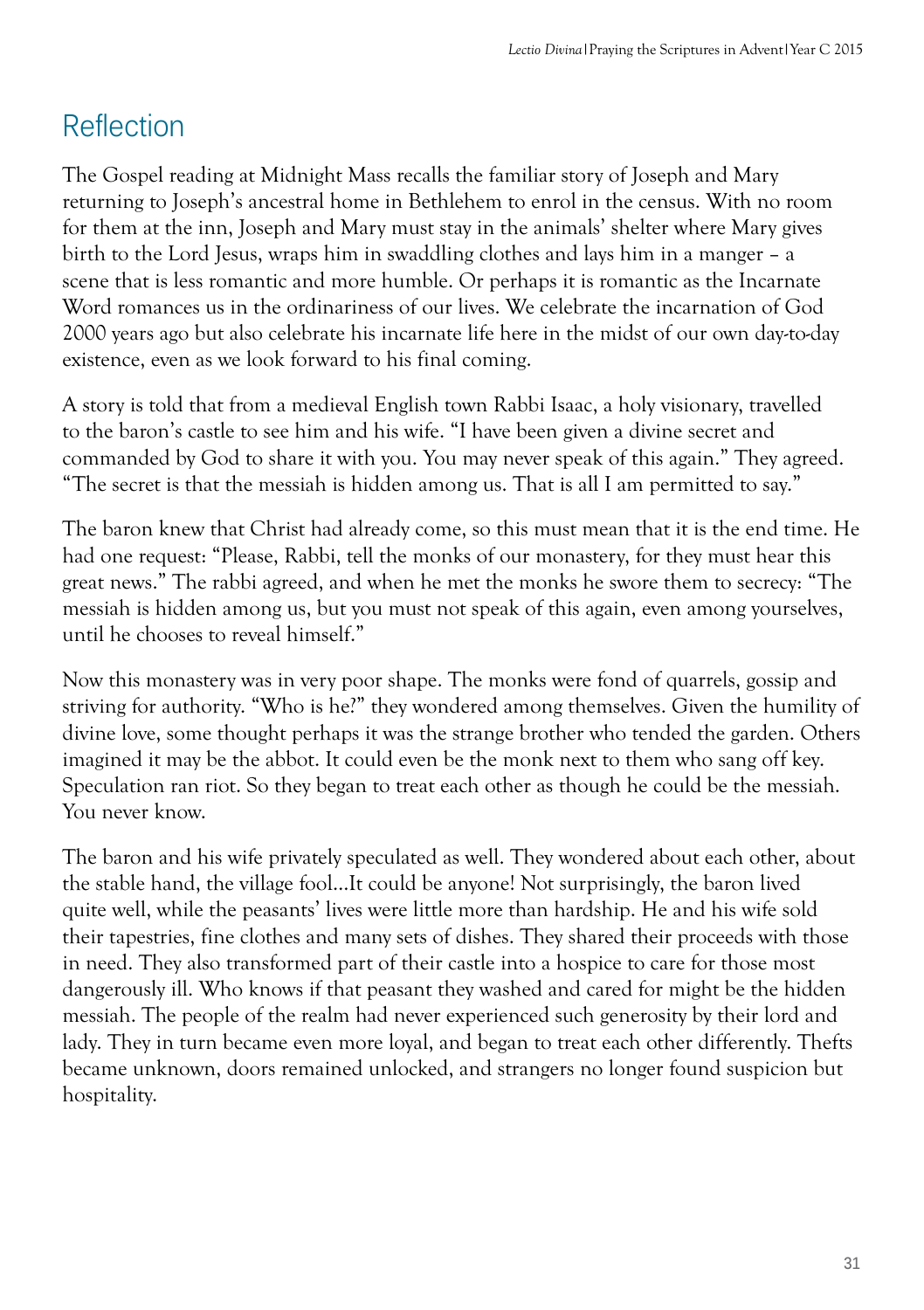News of the monastery got back to the people. The brothers never prayed or worked with such love and devotion. They were so happy, so blessed, knowing that the messiah was hidden among them. Some people even said that on a dark, clear night you could see the monastery itself radiate light.

The monks aged and died, to be replaced by other young men, some zealous and others less so. The baron and his wife died and they were replaced by their children and grandchildren, as was the case with all the townspeople. Rabbi Isaac died and was replaced several times over by other rabbis.

Generations came and went. Bickering returned, and sometimes suspicion replaced trust. The baron's grandson was not the man his grandfather was. And they all looked back to that time, now many years ago, when it wasn't that way. "Why has all this changed?" they sometimes wondered. "What secret did they know that we do not?"

The secret – but you must not tell anyone – the messiah is hidden among us!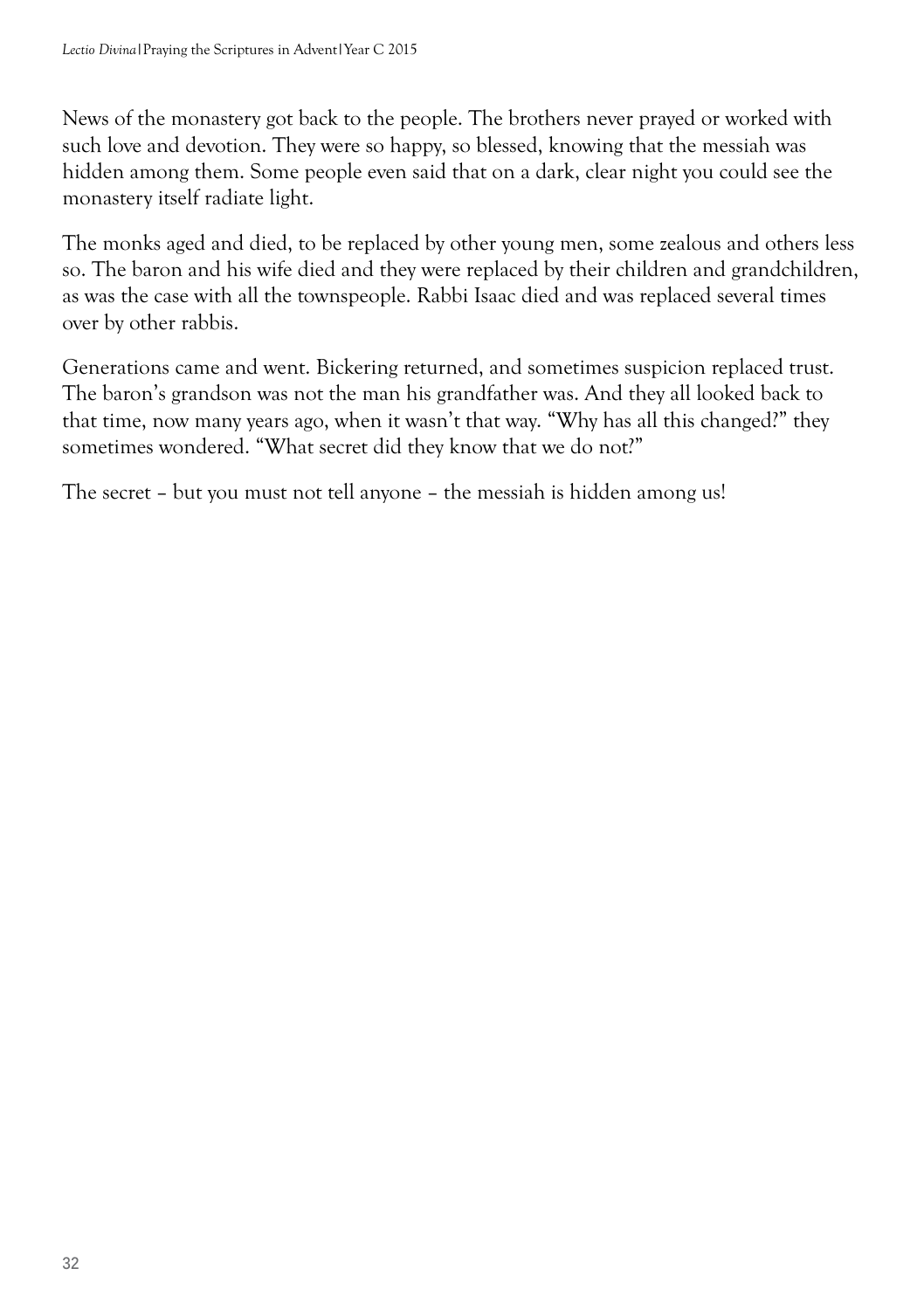### Jubilee Year of Mercy Questions

#### **Feast of Christmas**

**Key Passage:** *"He came to what was his own, and his own people did not accept him"* (John 1: 11)

**• If Jesus were to be born today, do you think you would accept him and follow him? Why or why not?**

**• How does consumerism and hype surrounding Christmas get in the way of your understanding of the meaning of Jesus' birth?**

#### *Concluding reflections on this Year of Mercy*

5. The Jubilee year will close with the liturgical Solemnity of Christ the King on 20 November 2016. On that day, as we seal the Holy Door, we shall be filled, above all, with a sense of gratitude and thanksgiving to the Most Holy Trinity for having granted us an extraordinary time of grace. We will entrust the life of the Church, all humanity, and the entire cosmos to the Lordship of Christ, asking him to pour out his mercy upon us like the morning dew, so that everyone may work together to build a brighter future. How much I desire that the year to come will be steeped in mercy, so that we can go out to every man and woman, bringing the goodness and tenderness of God! May the balm of mercy reach everyone, both believers and those far away, as a sign that the Kingdom of God is already present in our midst!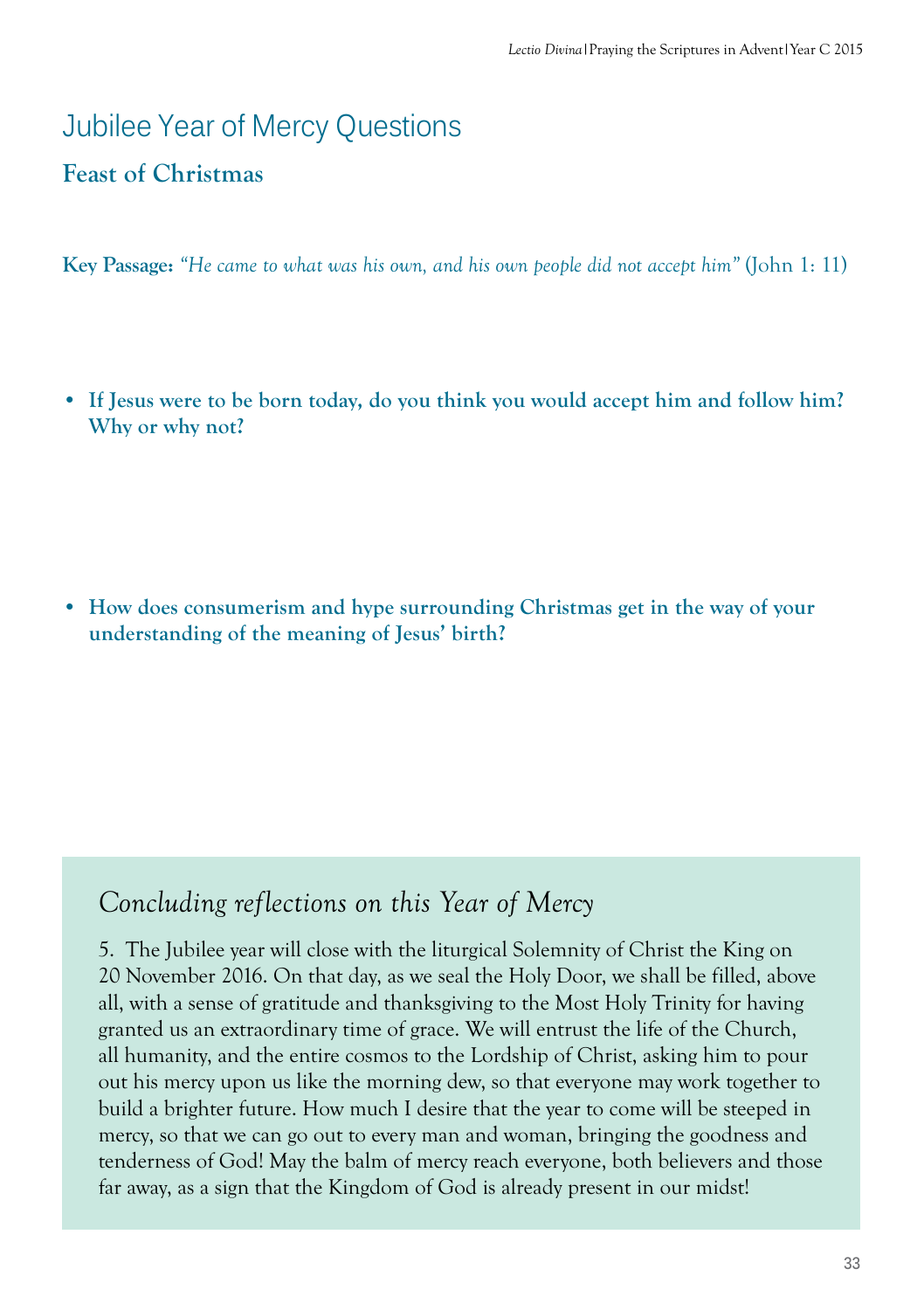## Pope Francis' prayer for the Jubilee of Mercy

*Lord Jesus Christ,*

*you have taught us to be merciful like the heavenly Father, and have told us that whoever sees you sees Him.*

*Show us your face and we will be saved.*

*Your loving gaze freed Zacchaeus and Matthew from being enslaved by money; the adulteress and Magdalene from seeking happiness only in created things; made Peter weep after his betrayal, and assured Paradise to the repentant thief.*

*Let us hear, as if addressed to each one of us, the words that you spoke to the Samaritan woman: "If you knew the gift of God!"*

*You are the visible face of the invisible Father, of the God who manifests his power above all by forgiveness and mercy: let the Church be your visible face in the world, its Lord risen and glorified.*

*You willed that your ministers would also be clothed in weakness in order that they may feel compassion for those in ignorance and error: let everyone who approaches them feel sought after, loved, and forgiven by God.*

*Send your Spirit and consecrate every one of us with its anointing, so that the Jubilee of Mercy may be a year of grace from the Lord, and your Church, with renewed enthusiasm, may bring good news to the poor, proclaim liberty to captives and the oppressed, and restore sight to the blind.* 

*We ask this through the intercession of Mary, Mother of Mercy, you who live and reign with the Father and the Holy Spirit for ever and ever. Amen.*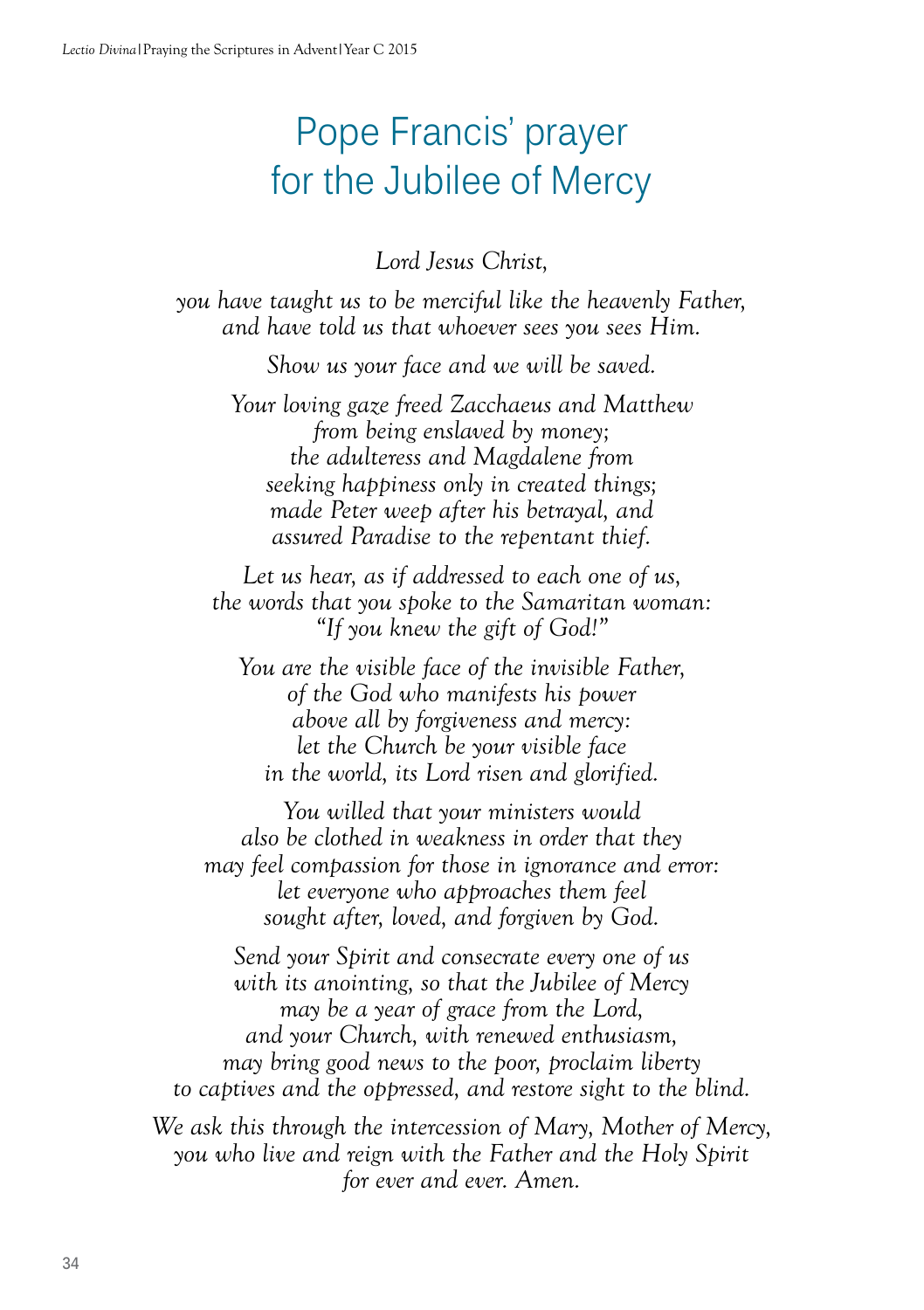*Lectio Divina* **|**Praying the Scriptures in Advent **|**Year C 2015